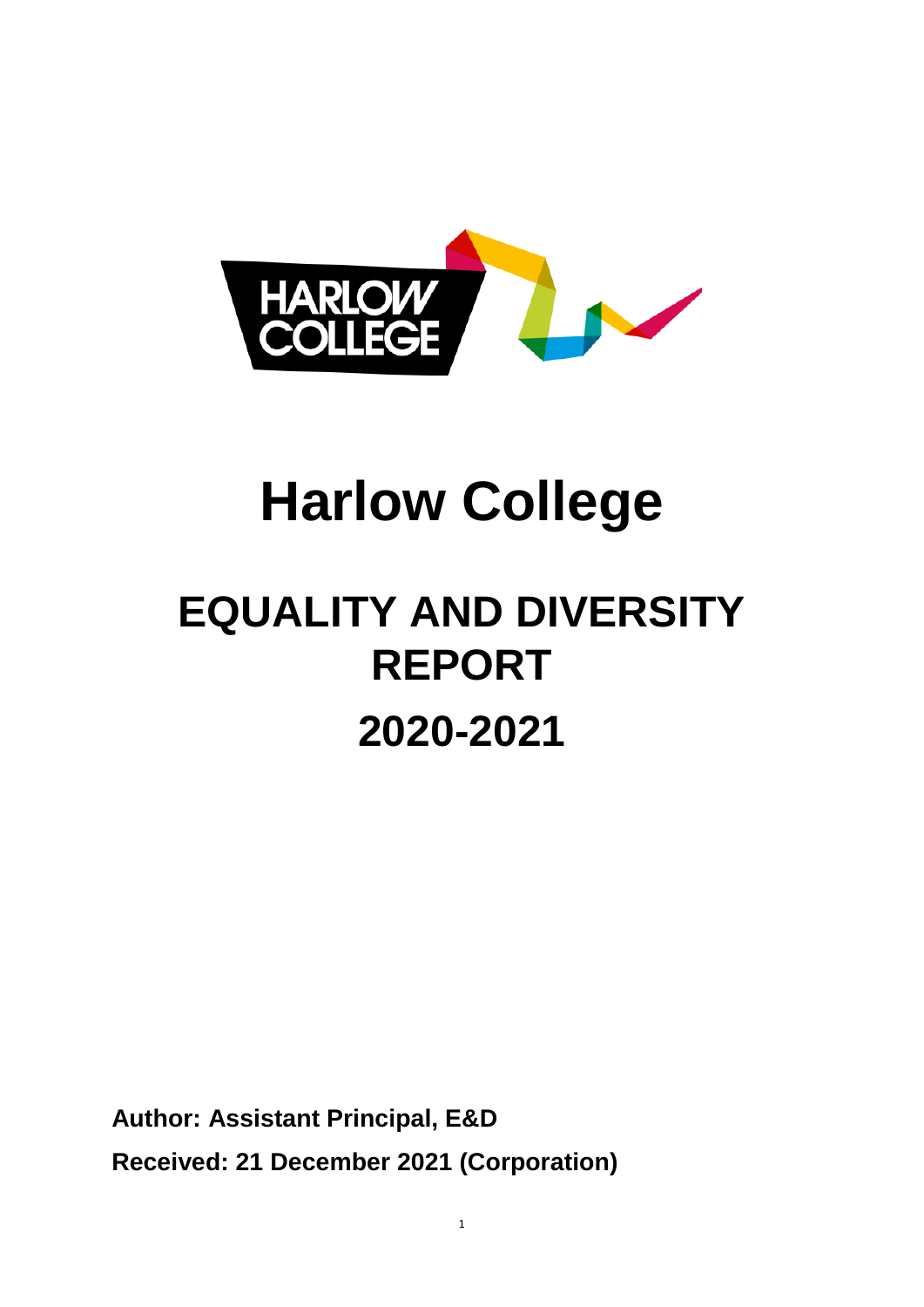# **Equality and Diversity Annual Report – 2020/21**

#### **Introduction**

This report provides information on the profile staff and students by protected characteristics for the year 2020/21. The first section of the report refers to the profile of staff and the second section to students.

#### **Highlights from previous year**

- The student population at the College is changing more rapidly, than the staff population, with respect to diversity. Some of this is linked to the changing nature of Harlow, where London Boroughs have purchased social housing and also the growth of English for Speakers of Other Languages (ESOL) provision at the College. In addition, Stansted Airport College (STAC) attracts students from a wider catchment area than the Harlow main campus. While diversity in the student population reflects that of Harlow as a whole, this level of diversity is not yet reflected in our staff population.
- The College publishes figures for the gender pay gap in line with legislation and has a lower figure than national rates. It also reviewed its Ethnicity Pay gap, although this is not a legal requirement, and found that Black and Minority Ethnic (BAME) staff have a higher median pay rate than White staff.
- The College is reviewing its policies, procedures and reporting for both staff and students, following guidance from the Association of Colleges.

#### **STAFF:**

 $\overline{a}$ 

#### **1. Ethnicity**

#### **1.1 Ethnic Profile of Staff**

As at the 31<sup>st</sup> July 2021, the ethnic profile of staff at the College was 89% (418) white and 11% (50) BAME, compared to 88% (394) white and 12% (52) BAME as at the 31<sup>st</sup> July 2020. This is a decrease in the BAME staff profile of 1% (2).

The BAME population in Harlow is 11.2%, with White Other (including Eastern European Groups) at 4.2% and White Irish at 1.1%<sup>1</sup>. Nationally in FE colleges 80-90%<sup>2</sup> of employees are White – British, comparing these figures to our workforce profile the College falls within this banding and broadly reflects the racial profile of the local population.

#### **1.2 Ethnic Profile of Managers**

The ethnic profile of managers has stayed the same since last year. As at 31<sup>st</sup> July 2021 92%  $(60)$  White and 8% (5) BAME, compared to 92% (58) white and 8% (5) BAME as at 31<sup>st</sup> July 2020.

<sup>1</sup> Harlow Council Harlow Population Profile 2011 Census

<sup>&</sup>lt;sup>2</sup> FE College Workforce Data for England (SIR) 2018/19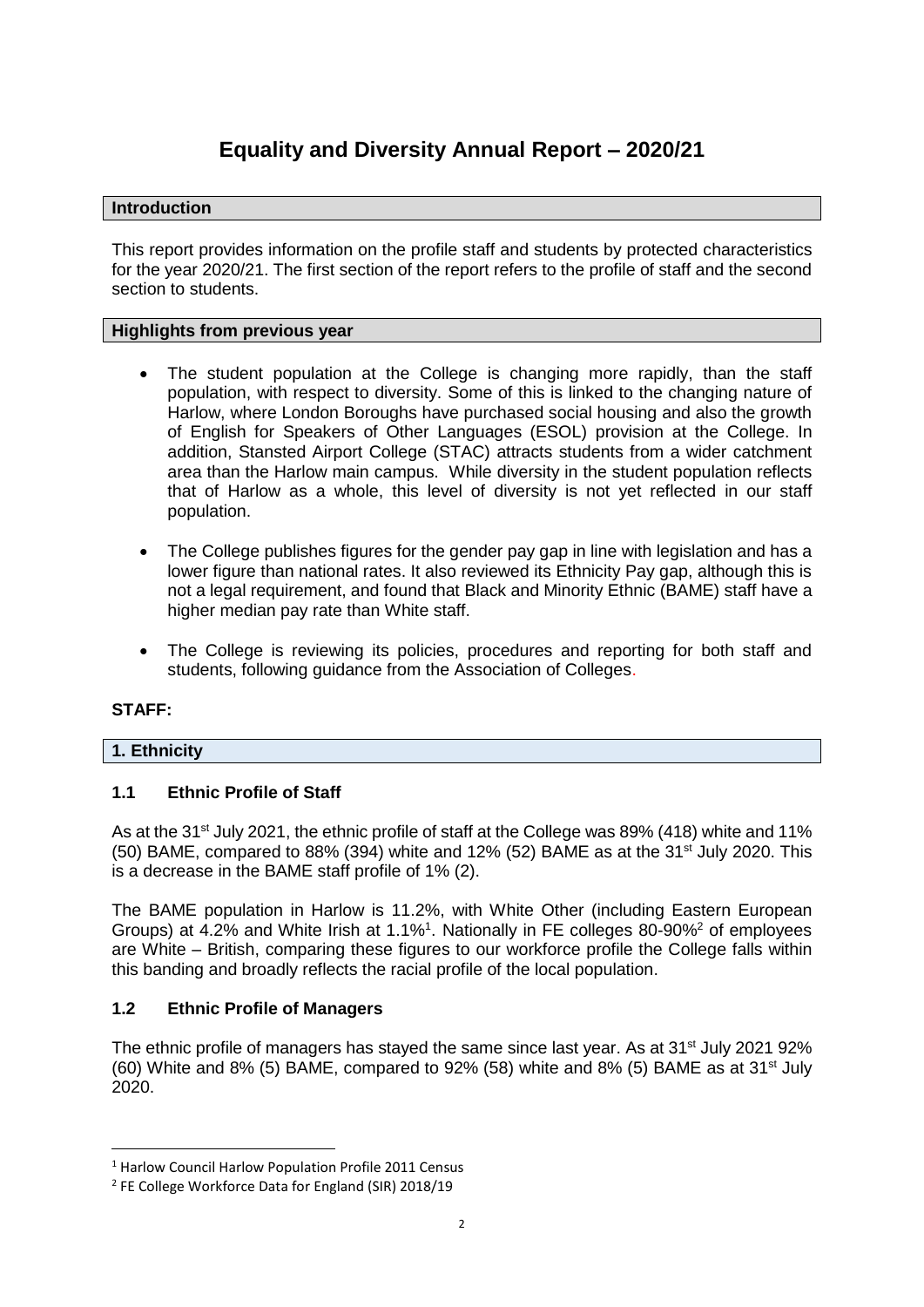### **1.3 Staff Turnover by Ethnicity**

The ethnic profile of staff leaving the college has changed slightly in 2020/21 with 94% (44) white and 6% (3) BAME whereas in 2019/20 88% (50) of the leavers were White and 12% (7) were BAME. HR Services continues to gather exit information from staff choosing to leave the College, by asking staff to complete a questionnaire and meeting with all leavers. The reasons for leaving amongst the three BAME leavers in this year, have not been related to race issues.

#### **1.4 Recruitment by Ethnicity (application, shortlisting, appointment)**

This year HR Services has started to collect information on the profile of candidates via a manual system at the application, shortlisting and interview stages. Our data collection capability will continue to be limited, until the college purchases an applicant tracking system.

In 2020/21 we had 97 vacancies and appointed to 80 of these vacancies. We had 439 applicants of which 88% (385) were white and 12% (54) were BAME. These were then shortlisted down to 200 of which 81% (162) were white and 19% (38) BAME. Of the 80 staff that were appointed 86% (69) were White and 19% (11) were BAME.

#### **1.5 Ethnicity Pay Gap (EPG)**

Whilst reporting on our Ethnic Pay Gap (EPG) is still not a mandatory requirement, we have again this year undertaken a review of our EPG (as of 31<sup>st</sup> March 2021), using a similar method of calculation as used when calculating the Gender Pay Gap.

The results show we have a mean EPG of 0.7% and the median EPG of -3% compared to 31<sup>st</sup> March 2020, were we had a mean EPG of 0.5% and the median EPG of -6% (i.e. staff from the BAME group have a higher median hourly rate than White staff.)

#### **2. Gender**

 $\overline{a}$ 

#### **2.1 Gender Profile**

As at 31<sup>st</sup> July 2021 the gender split at the College was 38% male and 62% female, this is very similar to the past three years. Our gender profile is the same as the national profile in Further Education colleges which in 2018/19 was 62% females and 38% male<sup>3</sup>.

#### **2.2 Gender Profile of Managers**

There has been an increase in male managers as at 31<sup>st</sup> July 2021 compared to 31<sup>st</sup> July 2020. The gender split this year is 37% male and 63% female whereas last year it was 35% male and 65% female. This places Harlow College broadly in keeping with the national FE workforce which shows a gender profile of managers of 62% female and 38% male<sup>4</sup>.

#### **2.3 Gender Pay Gap Data (GPG)**

As at the 31<sup>st</sup> March 2021 the College had a mean GPG of 4.09% and a median GPG of 10.99%. This shows a decrease in our mean gender pay gap compared to 6.29% as at 31 $\mathrm{^{st}}$ March 2020 and increase in our median gender pay gap compared to 10.98% as at 31<sup>st</sup> March

<sup>&</sup>lt;sup>3</sup> FE College Workforce Data for England (SIR) 2018/19

<sup>4</sup> FE College Workforce Data for England (SIR) 2018/19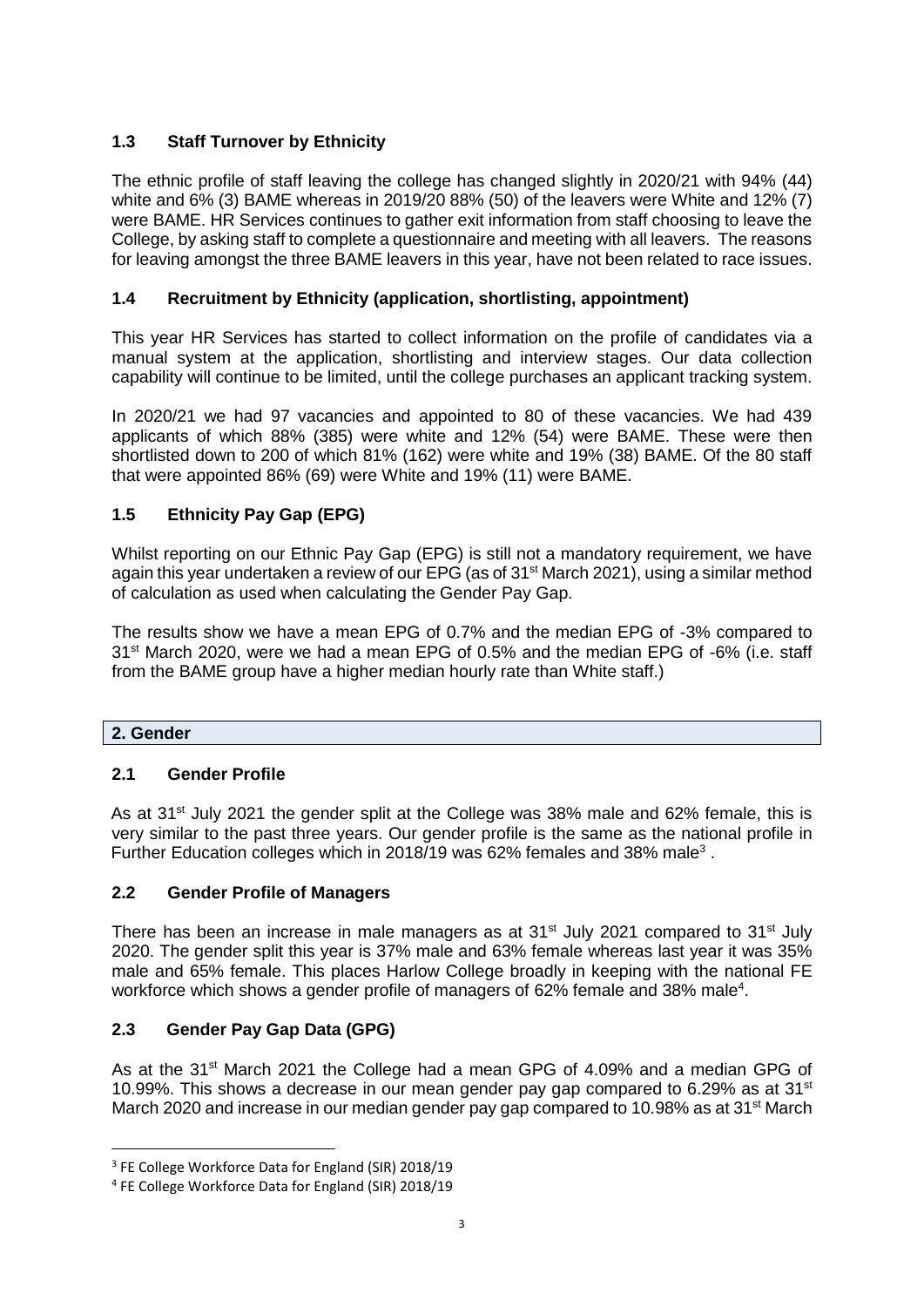2021. The College's median pay gap of 10.99% compares favourably when compared with the UK's median gender pay gap (2020) of 15.5% (as published by the Office for National Statistics) as we are 5.4% below this figure.

The Gender Pay Gap continues to be relatively small. A further analysis of GPG will be undertaken and reported as part of the Gender Pay Gap Report March 2022.

#### **2.4 Recruitment (applications, shortlisting, appointments)**

The Gender Profile of applicants is collected as part of the Equality and Diversity information collected from the successful applicants. However, without an applicant tracking system and more resources we are unable to provide statistics at the present time.

#### **3. Age**

#### **3.1 Age Profile of Organisation**

The majority of staff at the College fall into the  $51 - 60$  (123) age bracket however this year we have seen an increase in the 31 – 40 (98 compared to 84 in 19/20) and 61+ (87 compared to 72 in 2019/20) brackets and a decrease in the 16 -21 (3 compared to 12 in 2019/20), and 51 – 60(123 compared to 131 in 2019/20) age brackets. Nationally, in 2018/19, the median age of staff in colleges was 47 years and the mean age was 46 years<sup>5</sup>. The College has a median age of 48 years and a mean age of 47 years.

Whilst the age profile of staff is typical of most FE colleges, it could affect the College's ability to operate so it is actively monitored and addressed by the Principalship Team.

#### **3.2 Age profile of Managers**

The majority of managers fall in the  $41 - 50$  age bracket (as per the College age profile). Comparing this to last year this has changed from 51 – 60 age bracket in 2019/20.

#### **3.3 Recruitment (applications, shortlisting, appointments)**

The age profile of applicants is collected as part of the Equality and Diversity information collected from the successful applicants. However, without an applicant tracking system and more resources we are unable to provide statistics at the present time.

#### **4. Religion and Belief**

#### **4.1 Profile Across College**

The three largest religious groups are Not Disclosed (42%), Christian (31%) and None (22%). This is very similar to last year. Data from the 2011 Census shows that 55.4% of Harlow residents are Christian, 33.9% recorded they had no religion and 6.6% did not state their religion. The remaining 4.1% comprised of Sikh 0.1%, Muslim 2.1%, Jewish 0.3%, Hindu 0.8%, Buddhist 0.4% and Other 0.4%<sup>6</sup>.

**.** 

<sup>5</sup> FE College Workforce Data for England (SIR) 2018/19

<sup>6</sup> Harlow Council Harlow Population Profile 2011 Census

Equality Diversity Report 2017 2018 V2 091118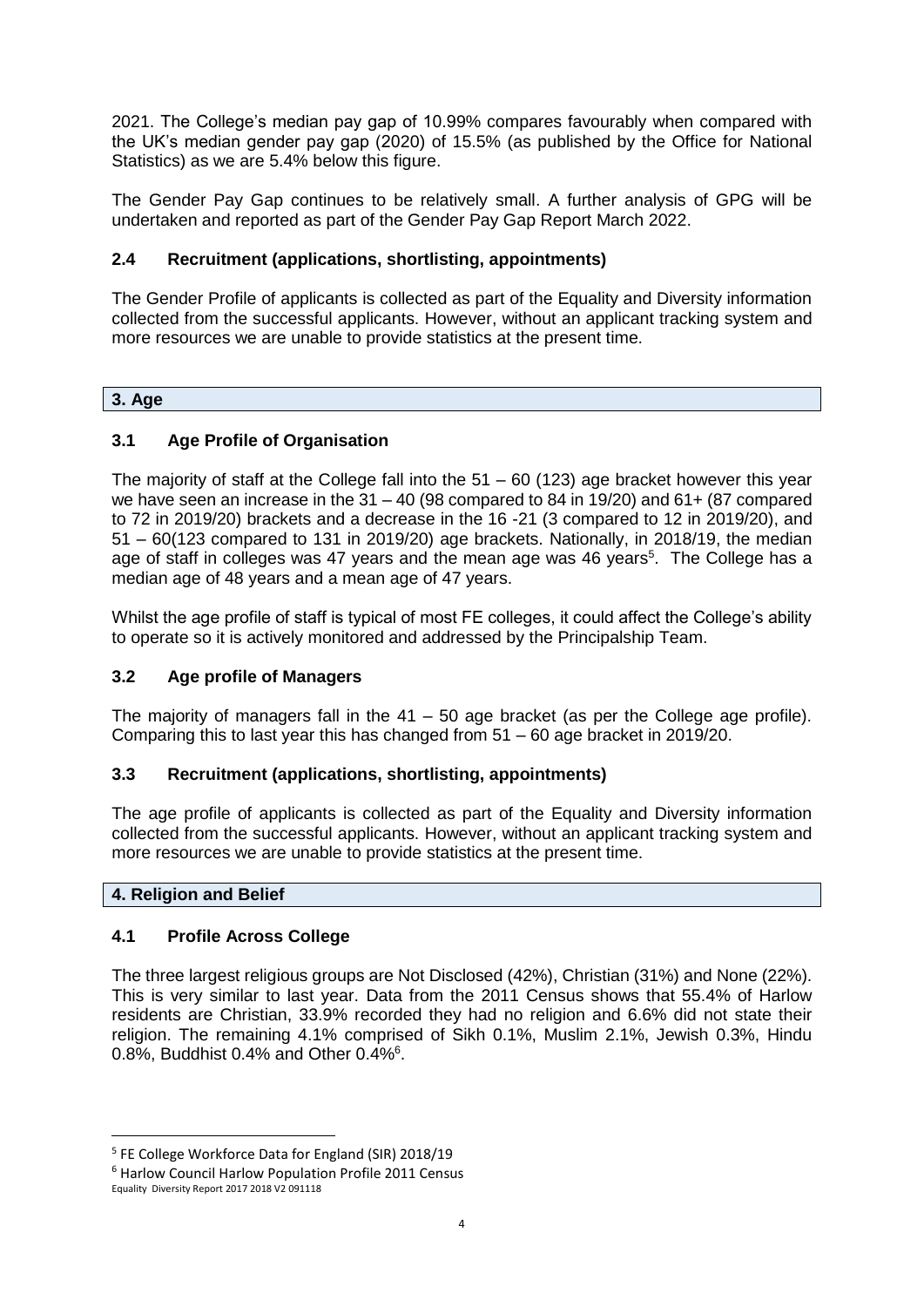#### **4.2 Profile of Managers**

The profile of religion amongst managers categorises as : Not Disclosed (42%, 27), Christian (40%, 26), None (15%, 10) and Other (3%, 2)

#### **4.3 Recruitment (applications, shortlisting, appointments)**

The religion and belief profile of applicants is collected as part of the Equality and Diversity information collected from the successful applicants. However, without an applicant tracking system and more resources we are unable to provide statistics at the present time.

#### **5. Disability**

#### **5.1 Disability Profile of all Staff**

The disability profile of staff has changed very little from last year. Currently there are 9% of staff with a disability. 83% of Harlow's population do not consider themselves to have a longterm illness and/or a severe disability<sup>7</sup>. Nationally, in 2018/19, around 90% of staff in Further Education colleges do not have a disability $8$ .

#### **6. Sexual Orientation**

#### **6.1 Sexual Orientation of all Staff**

Very little has changed in the sexual orientation of staff at the College, as at the 31st July 2021 – 88% Heterosexual, 10% not disclosed, 1% Gay/Lesbian and 1% Bisexual. Nationally in 2018/19 the sexual orientation of the FE workforce was 81% Heterosexual, Lesbian, Gay or Bisexual 2% and 17% prefer not to say/Not Disclosed<sup>9</sup>.

#### **6.2 Recruitment (applications, shortlisting, appointments)**

The sexual orientation of applicants is collected as part of the Equality and Diversity information collected from the successful applicants. However, without an applicant tracking system and more resources we are unable to provide statistics at the present time.

#### **7. Staff Training**

**.** 

The College currently ensures that every new employee undertakes Equality and Diversity Training as part of their staff induction programme. This is a mandatory aspect of this programme and is undertaken within 4 weeks of commencement in the job. We also run a number of training and CPD sessions throughout the year.

|                                        |    | Participants          |                                                                                                                        |
|----------------------------------------|----|-----------------------|------------------------------------------------------------------------------------------------------------------------|
|                                        |    | 2018/2019   2019/2020 | 2020/2021                                                                                                              |
| <b>Equality and Diversity Training</b> | 70 | 60                    | 67                                                                                                                     |
| Aspiring AAM training                  |    | 48                    | $0 - in$ lockdown $-$ we will run our<br>next aspiring AAM once the AP<br>job out - running an aspiring<br>HoA on SDD. |

<sup>7</sup> Harlow Council Harlow Population Profile 2011 Census

<sup>8</sup> FE College Workforce Data for England (SIR) 2018/19

<sup>9</sup> FE College Workforce Data for England (SIR) 2018/19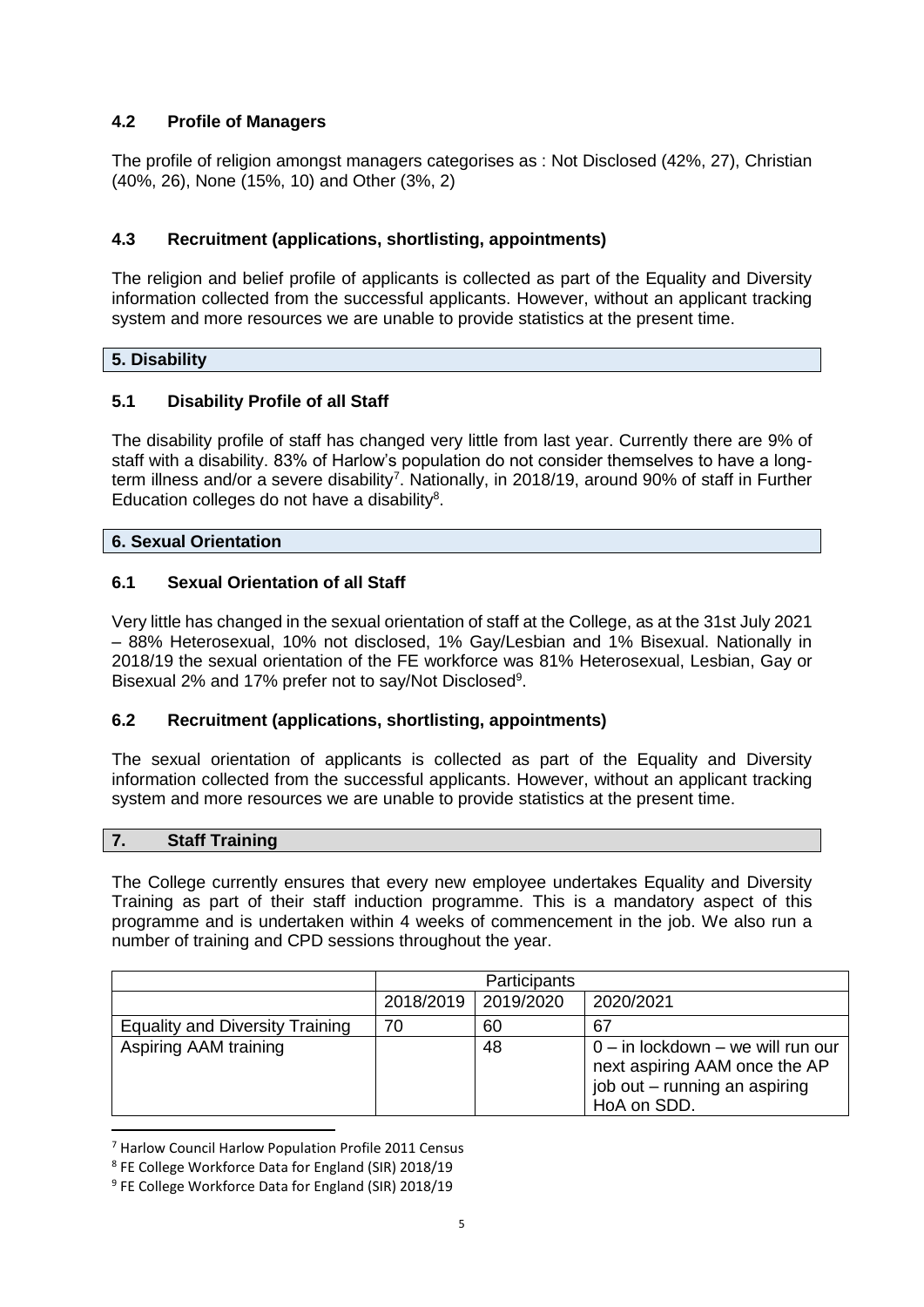| Quality of education - behaviour | All delivery | All delivery teams |
|----------------------------------|--------------|--------------------|
| and belonging                    | teams        |                    |
| Behaviour management             | 20           | 100                |
| techniques                       |              |                    |
|                                  |              |                    |

#### **Key Findings (strengths, areas for improvement, progress/regression from previous year):**

- The College has a very small Ethnicity Pay Gap.
- Whilst the ethnic profile of staff appears to match the ethnic profile of the local community it serves, this is based on out of date benchmarks.
- The ethnic composition of Managers remains the same.
- A decreased Gender Pay Gap to 4.09% and a stabilised Median Pay Gap.
- Improvements in the age profile of staff amongst in younger categories, providing a more even distribution. The profile has had no adverse effect upon our ability to function.

#### **Actions Required:**

- Continue to try to source accurate, up to date benchmarks of the ethnic profile of the local community.
- Continue to collect and report next year on the ethnic profile of those shortlisted and subsequently appointed.
- Consider the introduction of an Applicant Tracking System that would provide accurate protected characteristic profiles of applicants at the various stages of recruitment and selection process.
- Continue to monitor and investigate reasons for all staff leaving the college.
- Explore ways to attract a more diverse profile of job applicants.

#### **STUDENTS**

The College collects data for student achievement, behaviour and progression by:

- Age
- Sex
- Ethnicity
- Disability

At present we do not collect data on gender, religious belief or sexual orientation.

#### **8. 1 Student Profile**

The table on the following page shows the makeup of the College:

- By age there are 2865 students aged 16-18s and 2924 students aged 19+. Whilst there appears to be more 19+ learner these learners are generally on shorter programmes.
- Sex we have a larger proportion of male students in both age cohorts, which is in alignment with previous years
- Disability approximately 25% and this is a similar proportion to last year, however there has been a significant increase in 'Unknown', which is likely to be due to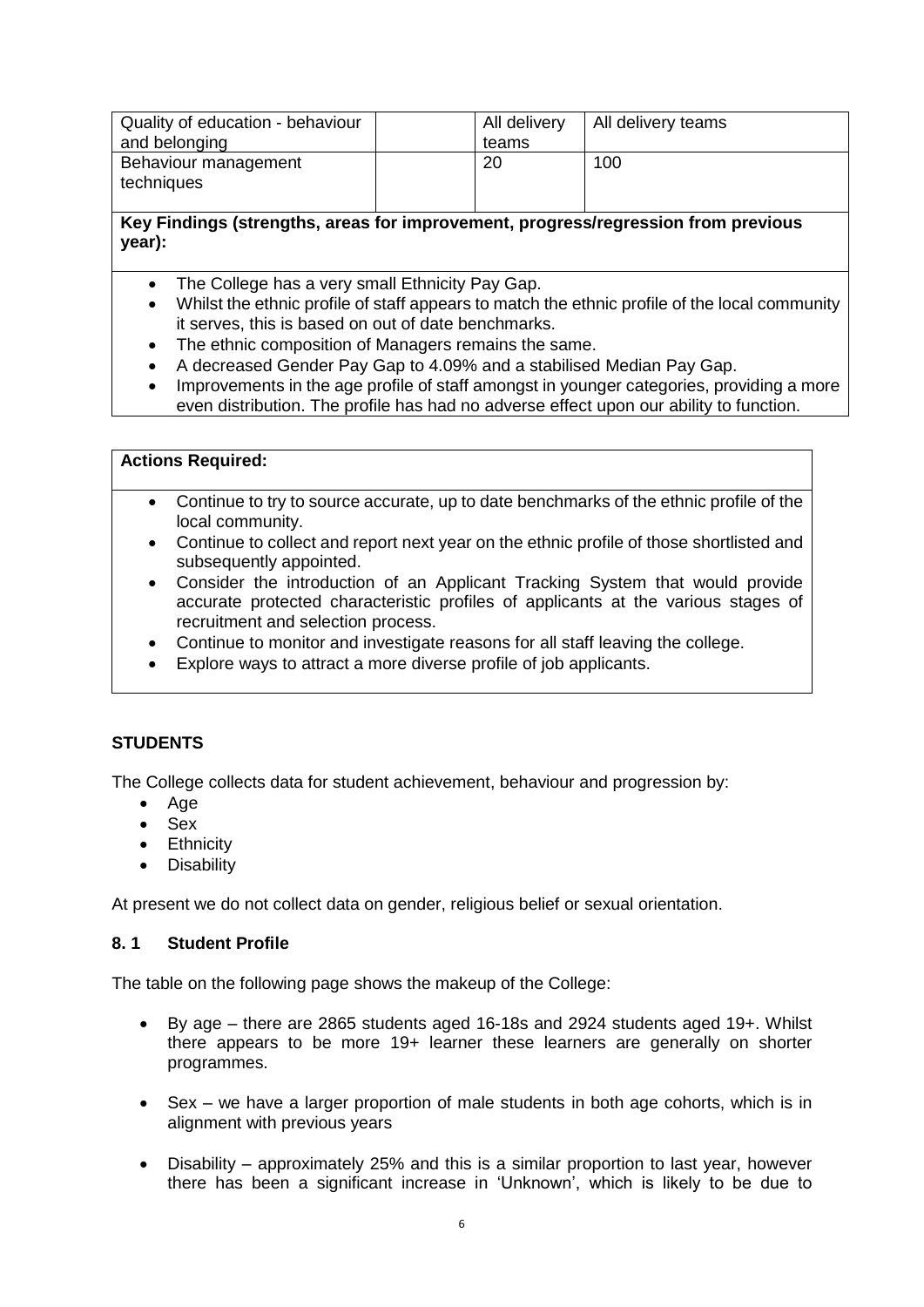enrolment processes being moved online. These processes will be reviewed to improve data collection in this area.

• Ethnicity – the largest cohort of students is English / Welsh / Scottish / Northern Irish / British which accounts for 70% of students. Recruitment of learner from other backgrounds has increase in the 16-18 cohort by nearly 2.5%.

| <b>Learner Count</b>                                  |       |       |                    |
|-------------------------------------------------------|-------|-------|--------------------|
|                                                       | 16-18 | $19+$ | <b>Grand Total</b> |
| Female                                                | 1164  | 1290  | 2454               |
| Male                                                  | 1701  | 1634  | 3335               |
| <b>Grand Total</b>                                    | 2865  | 2924  | 5789               |
|                                                       |       |       |                    |
| <b>Learner Count</b>                                  |       |       |                    |
|                                                       | 16-18 | $19+$ | <b>Grand Total</b> |
| No information provided                               | 815   | 959   | 1774               |
| No learning difficulty or disability                  | 1184  | 1474  | 2658               |
| Student has a learning difficulty or disability       | 866   | 491   | 1357               |
| <b>Grand Total</b>                                    | 2865  | 2924  | 5789               |
|                                                       |       |       |                    |
| <b>Learner Count</b>                                  |       |       |                    |
|                                                       | 16-18 | $19+$ | <b>Grand Total</b> |
| African                                               | 81    | 110   | 191                |
| Any other Asian background                            | 41    | 42    | 83                 |
| Any other Black / African / Caribbean background      | 51    | 69    | 120                |
| Any other ethnic group                                | 39    | 39    | 78                 |
| Any Other Mixed / multiple ethnic background          | 43    | 48    | 91                 |
| Any Other White background                            | 235   | 264   | 499                |
| Arab                                                  | 11    | 23    | 34                 |
| Bangladeshi                                           | 17    | 19    | 36                 |
| Caribbean                                             | 25    | 33    | 58                 |
| Chinese                                               | 5     | 11    | 16                 |
| English / Welsh / Scottish / Northern Irish / British | 2146  | 1918  | 4064               |
| Gypsy or Irish Traveller                              | 4     | 3     | $\overline{7}$     |
| Indian                                                | 8     | 28    | 36                 |
| Irish                                                 | 9     | 9     | 18                 |
| Not provided                                          | 33    | 192   | 225                |
| Pakistani                                             | 19    | 28    | 47                 |
| White and Asian                                       | 23    | 22    | 45                 |
| White and Black African                               | 27    | 17    | 44                 |
| White and Black Caribbean                             | 48    | 49    | 97                 |
| <b>Grand Total</b>                                    | 2865  | 2924  | 5789               |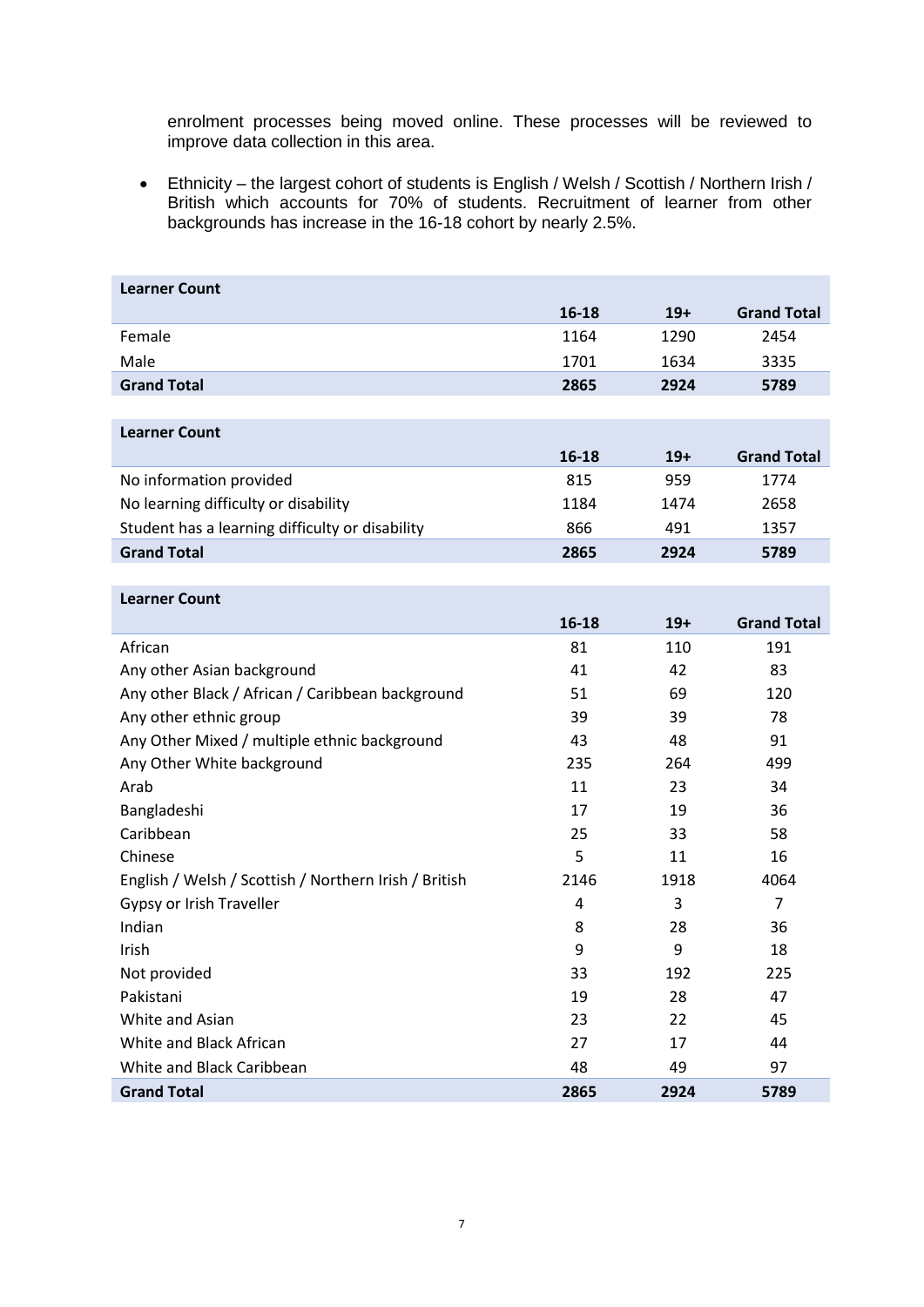#### **Student Achievement**

From analysis of the overall data found in table 1.1 below, it is clear that there is a growing achievement gap for students with High Needs Funding. On analysis of the data it can be seen that the main reason for the decline is due to functional skills achievement, main programme outcomes are in line or above non- High Needs Funded students. This group of students have been more specifically affected as they are more likely to be studying Functional Skills English or maths that non- high Needs Funded students. They were further disadvantage as not CAG's were available for Functional skills in 2020-12 academic year, but they were in place for those students studying GCSE English or maths.

Learners receive effective support when they have specific barriers to learning (High Needs Funded and Learning Disability and Difficulty). When analysing the data without Functional Skills High Need funded learners actually perform significantly (7%) better than other learners.

For learners that have declared that they have a learning difficulty or disability again achievement rates have dropped overall, which is linked to functional skill achievement again. Without functional skills learners with a learning difficulty or disability perform slightly higher than their peers. It is worth noting that the increase of 'information not being provided', makes the comparison to previous years difficult.

The most significant gaps in achievement are between males and female is within 19+ groups. This is improved from last year where this gap emerged in our e-learning provision. This improvement reduced the gaps overall, but more work is needed in this area. There is also an achievement gap in Apprenticeships, females perform less well than males. However, a significant number of students taking apprenticeships are males, and those female students who did not achieve were specifically in the health and care subjects where numbers are lower. The main reason recorded was liked to mental health.

Achievement gaps across ethnic groups are most significant in Arab, Other Black and White Asian which remains when you exclude functional skills. For Other Black learner this can be partly accounted for in the overall drop in achievement rates within our ESOL department.

#### **Actions Required:**

- Close HNF achievement gaps specifically with respect to functional skills achievement.
- Close the overall widening achievement gaps (4%) for the most vulnerable students e.g. widening achievement and pass rate gaps for students with HNF and declared disability or difficulty. This is most likely due the pandemic and the changes of online learning.
- Ensure our curriculum offer is inclusive with respect to ethnicity and other protected characteristics. Too many programmes lack diversity around gender, race or disability e.g. HE programmes had a cohort with no ethnic diversity, where ethnicity was declared by students.
- Continue to close the overall gender achievement gap for 2021-22, and more specifically also in Apprenticeships: The College has successfully closed the gender gap from the 2019-20 figures, it has not yet returned back to the narrow gap seen in 2018-19.
- Continue to reduce achievement and pass rate gaps with respect to Ethnicity: Good progress has been made in 2020-21 to reduce the ethnicity pass rates and achievement rate gaps, but is still a 1% difference overall.
- Some achievement gaps exist for HE; a small gap for age and a gap for disability related to mental health, despite all these learners being retained on programme.
- (Summary Tables 1.1-1.6 & 2.1 2.5)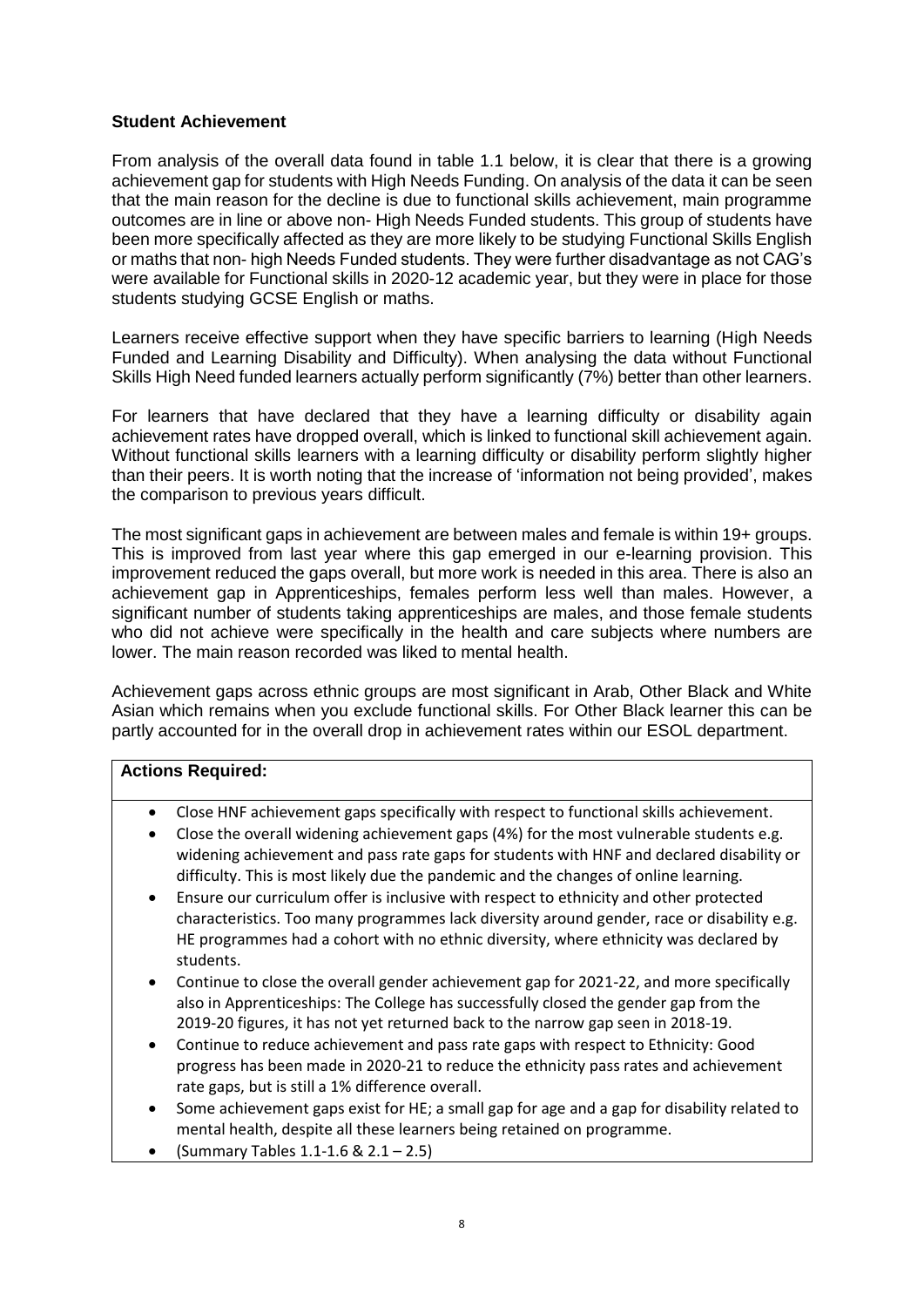#### **Student Behaviour and Disciplinary**

There has been a significant reduction in the number of student disciplinaries that have been escalated to panel in 2020-21 and this is largely due to remote working for large parts of the year due to national restrictions. There were no formal exclusions in 2020-21.

Staff and learners work together well and respect each other's views. Through well-planned tutorials and special events, staff promote learners' understanding of Ethnicity, Diversity and Inclusion to include British Values such as tolerance, mutual respect, the rule of law and the importance of democracy. For example, learners learn about the Holocaust and its causes, the dangers posed by extremism, the importance of Black History to our community and the value of taking an active part in election processes, both in College and in the wider world.

#### **Actions Required:**

- Staff ensure an appropriate understanding of fundamental British Values, but deeper understanding should be developed into how this impacts individuals. Adult learners do not develop the same depth of understanding. Too many adults, particularly those on short courses, do not develop this knowledge through their programmes.
- Attendance at lessons is good and has improved however attendance to English and maths classes remained too low for Functional Skills and post resits GCSE exams and this impact on final outcomes.
- The analysis of disciplinary action by Ethnicity continues to be monitored. The College actively ensures that the make-up of disciplinary panels and/or the use of advocates to assist students, gives a fair representation and consistency of application of policies/procedures.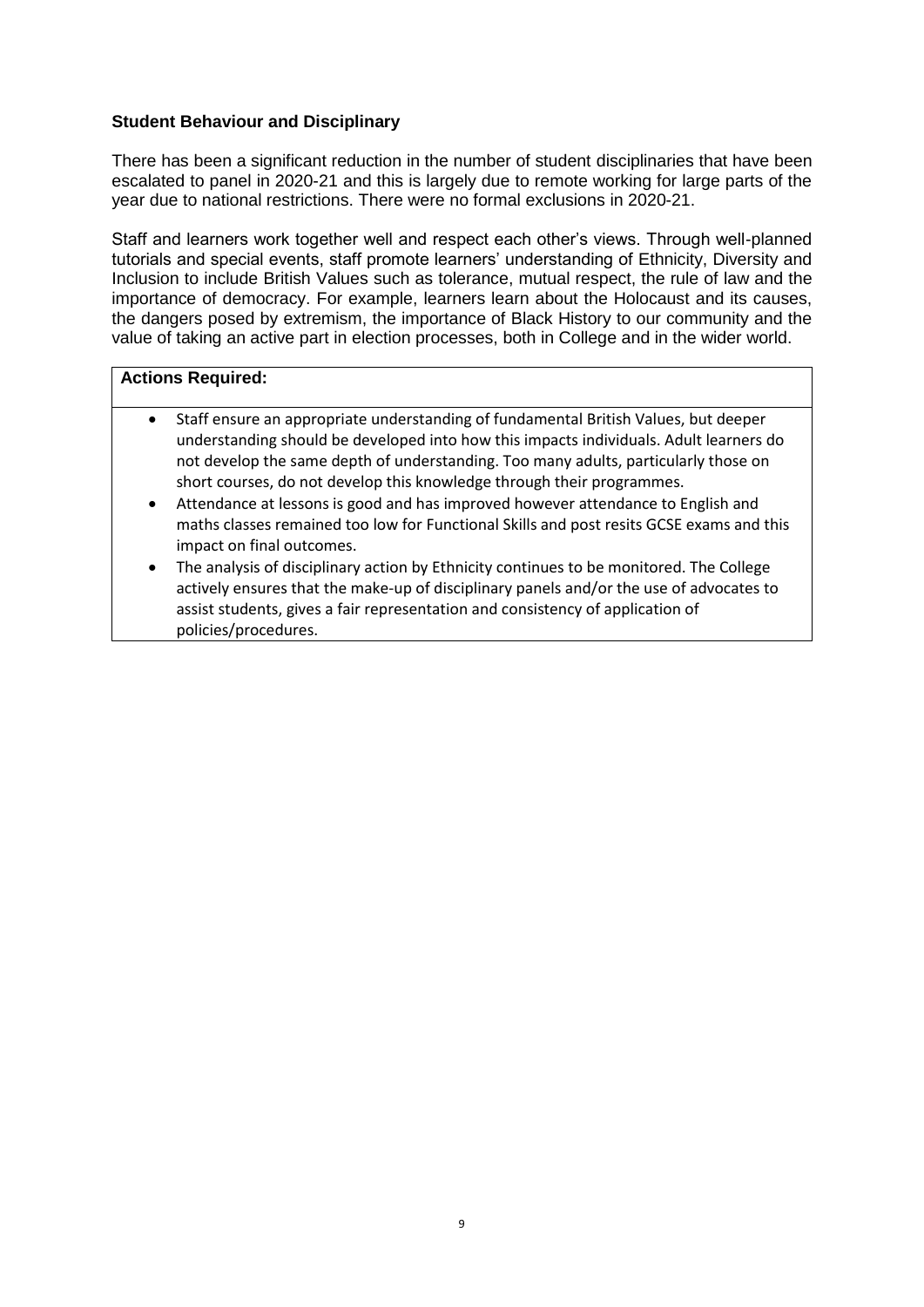# **Supporting data tables:**

Data from 500 report- Pro-Solution –

**Table 1.1:** BM is the national rates for General Further Education Colleges

| Table 1.1                    |        |        | Achievement |        |        | Retention |        |        | Pass   |        |        |                 |
|------------------------------|--------|--------|-------------|--------|--------|-----------|--------|--------|--------|--------|--------|-----------------|
|                              | 18/19  | 19/20  | 20/21       | BM*    | 18/19  | 19/20     | 20/21  | BM     | 18/19  | 19/20  | 20/21  | BM <sup>*</sup> |
| <b>Outcomes for Learners</b> | 86.00% | 82.40% | 80.40%      | 86.70% | 94.70% | 94.90%    | 91.80% | 92.90% | 90.80% | 86.70% | 87.70% | 93.30%          |
| <b>Study Programmes</b>      | 82.60% | 82.70% | 78.00%      | 83.40% | 90.90% | 92.80%    | 89.70% | 91.00% | 90.90% | 89.30% | 87.20% | 91.70%          |
| Adult learning programmes    | 89.00% | 82.00% | 83.00%      | 89.90% | 98.00% | 96.90%    | 94.20% | 94.70% | 90.80% | 84.70% | 88.30% | 94.90%          |
| Learners with high needs     | 86.80% | 83.30% | 76.20%      |        | 95.10% | 95.50%    | 94.30% |        | 97.40% | 87.20% | 80.90% |                 |
| Overall English GCSE (1-9)   | 88.80% | 92.80% | 90.80%      | 82.50% | 94.30% | 93.30%    | 92.60% | 89.40% | 94.10% | 99.40% | 98.00% | 92.30%          |
| Overall English GCSE (4-9)   | 18.70% | 39.50% | 37.60%      |        | 94.30% | 93.30%    | 92.60% |        | 19.80% | 42.30% | 40.60% |                 |
| English FS                   | 57.50% | 55.10% | 47.00%      | 74.80% | 89.90% | 88.30%    | 87.60% | 91.20% | 64.00% | 62.40% | 53.90% | 82.00%          |
| Overall Maths GCSE (1-9)     | 87.80% | 96.30% | 91.20%      | 82.50% | 94.10% | 96.70%    | 93.30% | 89.40% | 93.30% | 99.50% | 97.80% | 92.30%          |
| Overall Maths GCSE (4-9)     | 13.80% | 42.50% | 50.00%      |        | 94.10% | 96.70%    | 93.30% |        | 14.70% | 44.00% | 53.60% |                 |
| Maths FS                     | 51.20% | 49.60% | 19.40%      | 74.80% | 88.30% | 91.30%    | 89.10% | 91.20% | 58.00% | 54.30% | 21.70% | 82.00%          |
| Apprenticeships Overall      | 64.70% | 45.60% | 33.90%      | 66.70% | N/A    | N/A       | N/A    | N/A    | N/A    | N/A    | N/A    | N/A             |

\*Benchmark for GFE 2018/19, Data for 2019/20 not published at provider type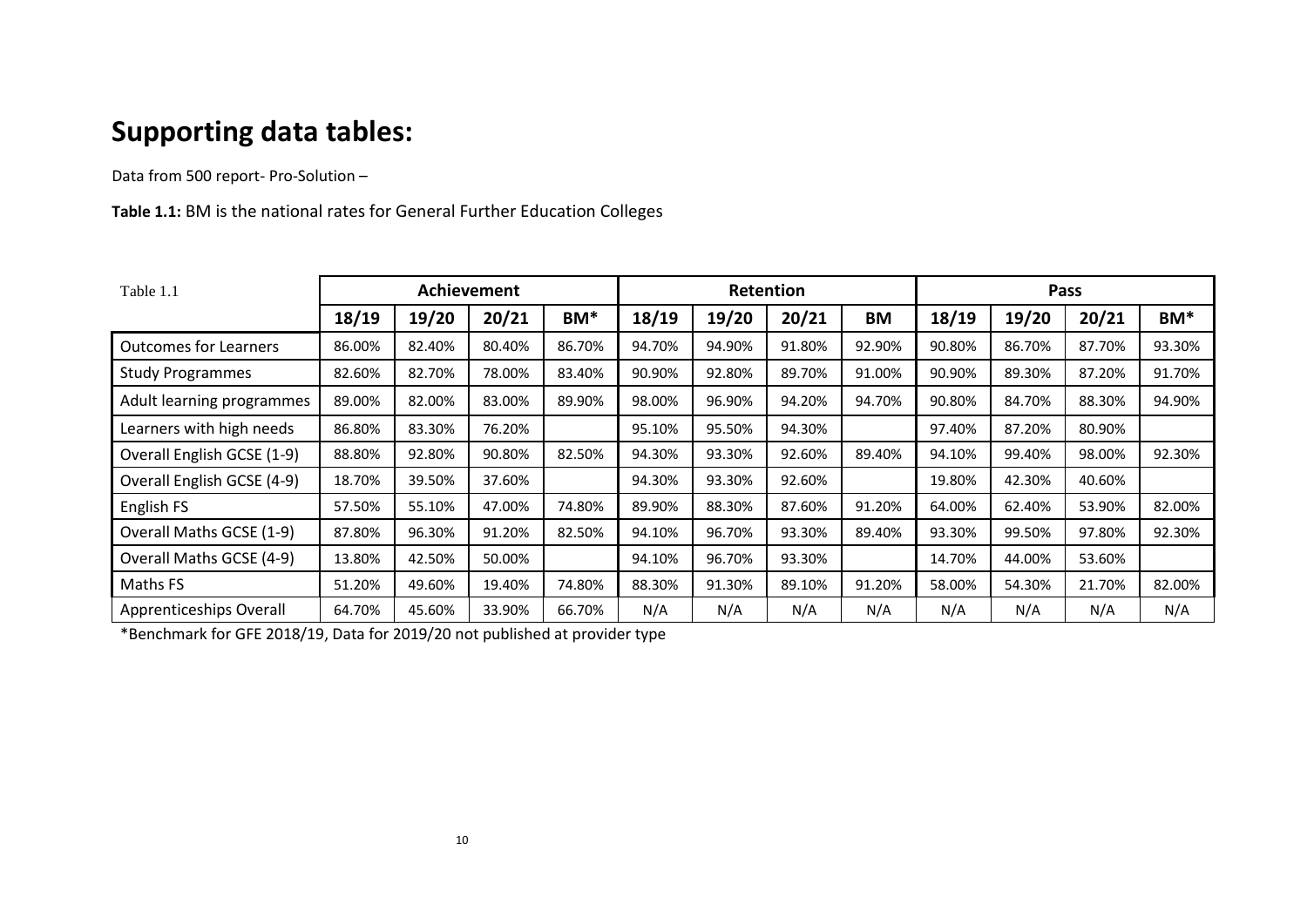#### Table 1.2 – HNF Students

|                                 | 18/19 | 19/20 | 20/21 |
|---------------------------------|-------|-------|-------|
| <b>Not High Need Funded</b>     |       |       |       |
| Leavers                         | 10833 | 10731 | 8631  |
| Actual Ach %                    | 85.9% | 82.3% | 80.6% |
| Actual Ret %                    | 94.6% | 94.9% | 91.7% |
| Actual Pass %                   | 90.8% | 86.7% | 88.0% |
| <b>High Need Funded Learner</b> |       |       |       |
| Leavers                         | 349   | 335   | 399   |
| Actual Ach %                    | 86.8% | 83.3% | 76.2% |
| Actual Ret %                    | 95.1% | 95.5% | 94.3% |
| Actual Pass %                   | 91.3% | 87.2% | 80.9% |

Table 1.3 – Difficulty and Disablity Data

|                                  | 18/19 | 19/20 | 20/21 |
|----------------------------------|-------|-------|-------|
| Has difficulty/disability/health |       |       |       |
| problem                          |       |       |       |
| Leavers                          | 3624  | 3604  | 2614  |
| Actual Ach %                     | 84.6% | 83.8% | 77.0% |
| Actual Ret %                     | 94.0% | 95.0% | 90.8% |
| Actual Pass %                    | 90.0% | 88.3% | 84.9% |
| No difficulty/disability/health  |       |       |       |
| problem                          |       |       |       |
| Leavers                          | 7089  | 6825  | 3538  |
| Actual Ach %                     | 86.7% | 82.9% | 80.9% |
| Actual Ret %                     | 95.1% | 95.0% | 91.6% |
| Actual Pass %                    | 91.1% | 87.2% | 88.6% |
| No information provided by the   |       |       |       |
| learner                          |       |       |       |
| Leavers                          | 469   | 637   | 2878  |
| Actual Ach %                     | 85.5% | 68.3% | 82.8% |
| Actual Ret %                     | 92.3% | 93.7% | 93.0% |
| Actual Pass %                    | 92.6% | 72.9% | 89.2% |

Table 1.4 – Ethnicity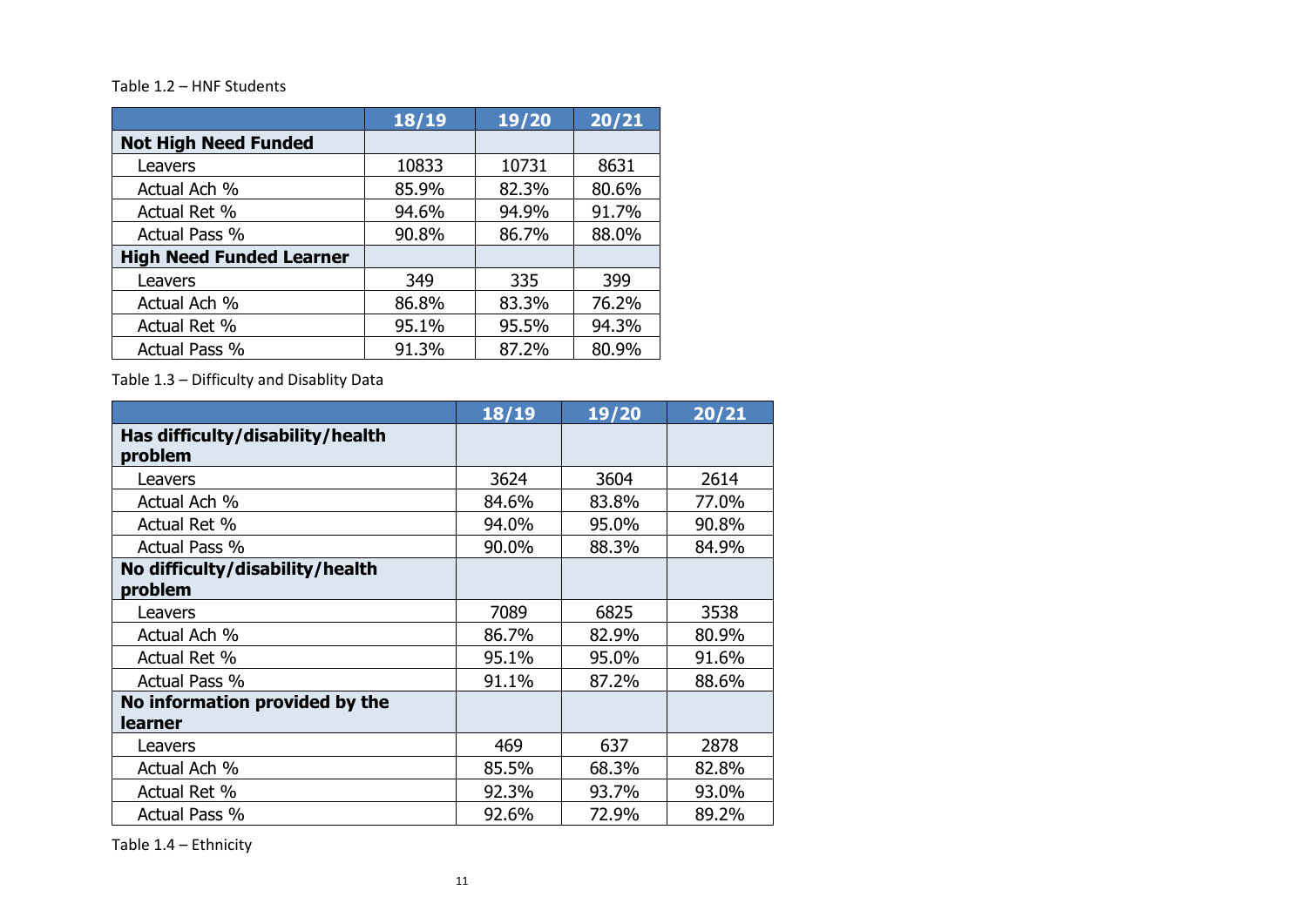|                              | 18/19  | 19/20  | 20/21  |
|------------------------------|--------|--------|--------|
| Group1                       |        |        |        |
| <b>African</b>               |        |        |        |
| Leavers                      | 557    | 437    | 307    |
| Actual Ach %                 | 85.6%  | 80.8%  | 78.5%  |
| Actual Ret %                 | 96.9%  | 95.7%  | 94.7%  |
| Actual Pass %                | 88.3%  | 84.4%  | 83.1%  |
| <b>Arab</b>                  |        |        |        |
| Leavers                      | 46     | 44     | 66     |
| Actual Ach %                 | 89.1%  | 95.5%  | 77.3%  |
| Actual Ret %                 | 97.8%  | 95.5%  | 91.2%  |
| Actual Pass %                | 91.1%  | 100.0% | 85.0%  |
| <b>Bangladeshi</b>           |        |        |        |
| Leavers                      | 95     | 83     | 65     |
| Actual Ach %                 | 93.7%  | 86.7%  | 72.3%  |
| Actual Ret %                 | 100.0% | 94.0%  | 89.4%  |
| Actual Pass %                | 93.7%  | 92.3%  | 81.0%  |
| <b>Caribbean</b>             |        |        |        |
| Leavers                      | 179    | 153    | 133    |
| Actual Ach %                 | 86.0%  | 76.5%  | 84.2%  |
| Actual Ret %                 | 95.5%  | 92.8%  | 93.4%  |
| Actual Pass %                | 90.1%  | 82.4%  | 90.3%  |
| <b>Chinese</b>               |        |        |        |
| Leavers                      | 32     | 28     | 12     |
| Actual Ach %                 | 84.4%  | 82.1%  | 91.7%  |
| Actual Ret %                 | 90.6%  | 89.3%  | 100.0% |
| Actual Pass %                | 93.1%  | 92.0%  | 91.7%  |
| <b>Gypsy/Irish Traveller</b> |        |        |        |
| Leavers                      | 51     | 19     | 18     |
| Actual Ach %                 | 84.3%  | 68.4%  | 72.2%  |
| Actual Ret %                 | 92.2%  | 94.7%  | 94.4%  |
| Actual Pass %                | 91.5%  | 72.2%  | 76.5%  |
| <b>Indian</b>                |        |        |        |
| Leavers                      | 50     | 59     | 49     |
| Actual Ach %                 | 80.0%  | 71.2%  | 89.8%  |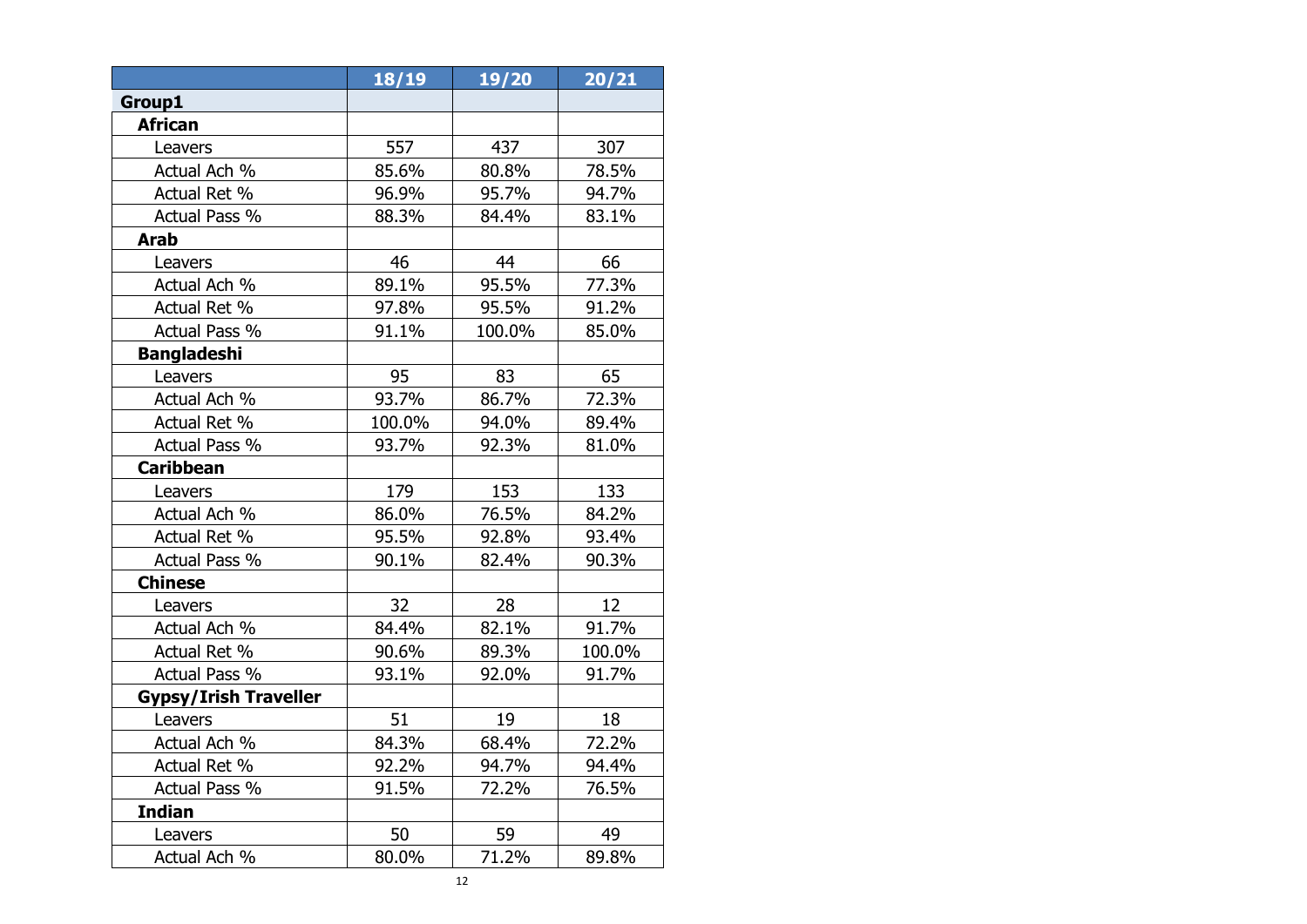| Actual Ret %       | 92.0% | 96.6%  | 100.0% |
|--------------------|-------|--------|--------|
| Actual Pass %      | 87.0% | 73.7%  | 89.8%  |
| <b>Irish</b>       |       |        |        |
| Leavers            | 64    | 61     | 31     |
| Actual Ach %       | 92.2% | 88.5%  | 74.2%  |
| Actual Ret %       | 98.4% | 100.0% | 93.8%  |
| Actual Pass %      | 93.7% | 88.5%  | 79.3%  |
| <b>Other</b>       |       |        |        |
| Leavers            | 345   | 252    | 134    |
| Actual Ach %       | 82.0% | 82.9%  | 82.1%  |
| Actual Ret %       | 92.5% | 92.9%  | 93.4%  |
| Actual Pass %      | 88.7% | 89.3%  | 88.0%  |
| <b>Other Asian</b> |       |        |        |
| Leavers            | 189   | 154    | 121    |
| Actual Ach %       | 82.5% | 83.1%  | 77.7%  |
| Actual Ret %       | 93.1% | 96.1%  | 85.6%  |
| Actual Pass %      | 88.6% | 86.5%  | 91.3%  |
| <b>Other Black</b> |       |        |        |
| Leavers            | 228   | 133    | 253    |
| Actual Ach %       | 81.6% | 82.0%  | 75.1%  |
| Actual Ret %       | 97.4% | 95.5%  | 89.1%  |
| Actual Pass %      | 83.8% | 85.8%  | 84.8%  |
| <b>Other Mixed</b> |       |        |        |
| Leavers            | 96    | 103    | 160    |
| Actual Ach %       | 88.5% | 78.6%  | 82.5%  |
| Actual Ret %       | 97.9% | 98.1%  | 93.9%  |
| Actual Pass %      | 90.4% | 80.2%  | 88.0%  |
| <b>Other White</b> |       |        |        |
| Leavers            | 602   | 548    | 816    |
| Actual Ach %       | 80.6% | 79.6%  | 79.8%  |
| Actual Ret %       | 91.9% | 93.8%  | 90.4%  |
| Actual Pass %      | 87.7% | 84.8%  | 88.5%  |
| Pakistani          |       |        |        |
| Leavers            | 112   | 102    | 76     |
| Actual Ach %       | 82.1% | 86.3%  | 77.6%  |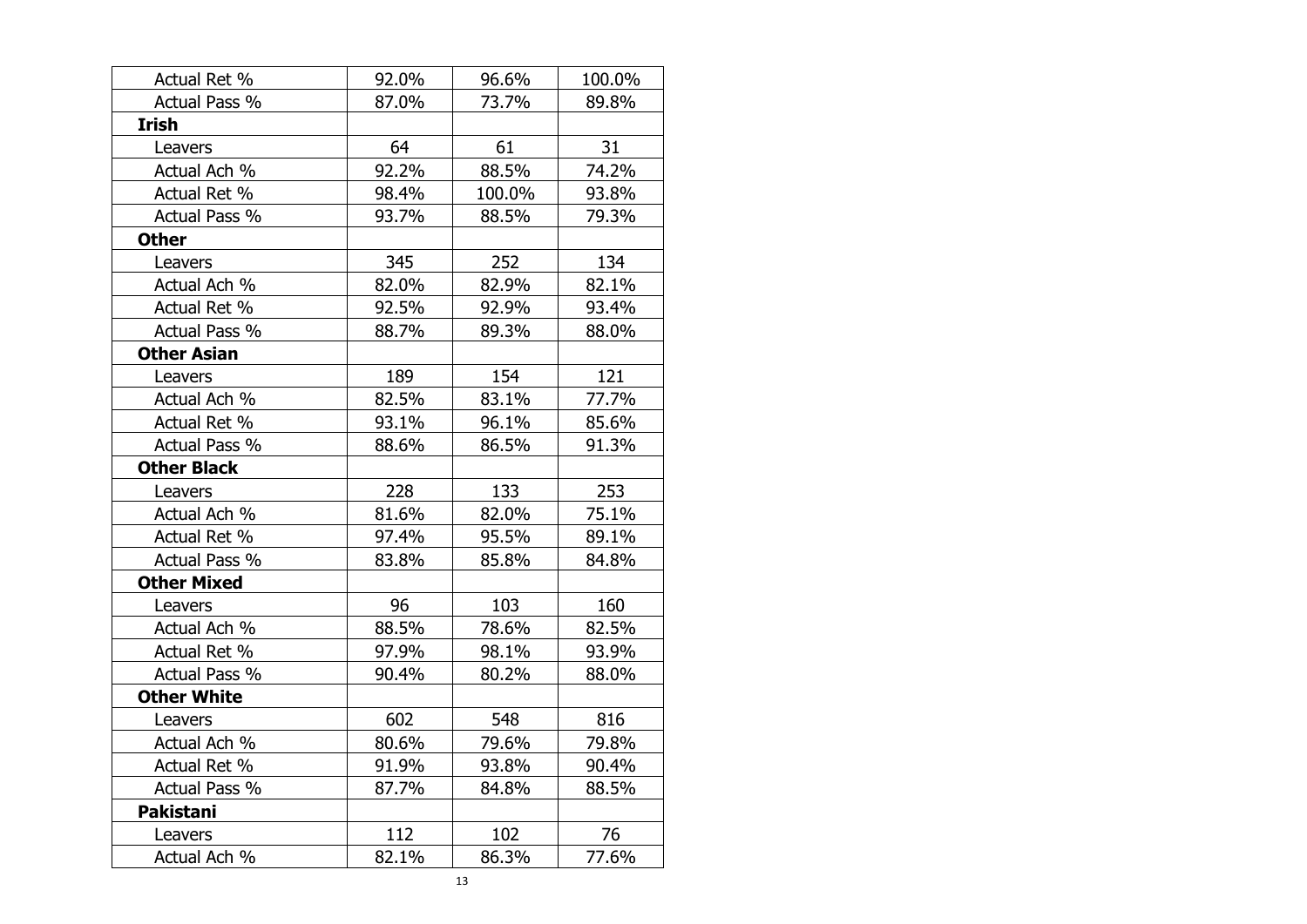| Actual Ret %                 | 100.0% | 95.1% | 96.1% |
|------------------------------|--------|-------|-------|
| Actual Pass %                | 82.1%  | 90.7% | 80.8% |
| <b>White/Asian</b>           |        |       |       |
| Leavers                      | 64     | 65    | 65    |
| Actual Ach %                 | 85.9%  | 86.2% | 69.2% |
| Actual Ret %                 | 92.2%  | 95.4% | 82.4% |
| Actual Pass %                | 93.2%  | 90.3% | 84.9% |
| <b>White/Black African</b>   |        |       |       |
| Leavers                      | 150    | 104   | 88    |
| Actual Ach %                 | 83.3%  | 74.0% | 81.8% |
| Actual Ret %                 | 92.7%  | 93.3% | 92.4% |
| Actual Pass %                | 89.9%  | 79.4% | 88.9% |
| <b>White/Black Caribbean</b> |        |       |       |
| Leavers                      | 263    | 212   | 192   |
| Actual Ach %                 | 83.7%  | 84.9% | 83.9% |
| Actual Ret %                 | 94.3%  | 94.8% | 89.3% |
| Actual Pass %                | 88.7%  | 89.6% | 94.2% |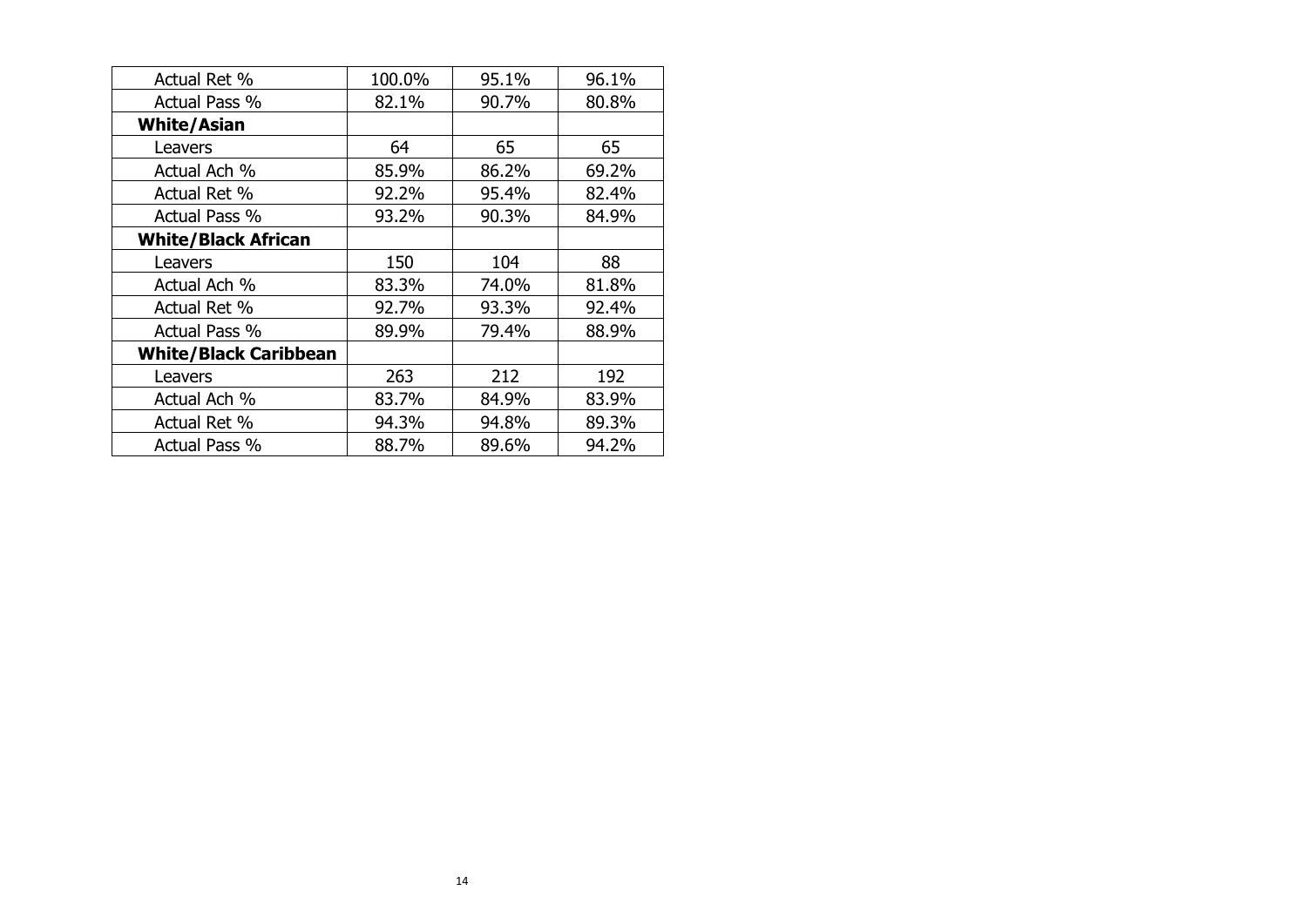#### Table 1.5 – Ethnicity by Age Group

|                              | $16 - 18$ |        |                | $19 +$         |        |        |
|------------------------------|-----------|--------|----------------|----------------|--------|--------|
|                              | 18/19     | 19/20  | 20/21          | 18/19          | 19/20  | 20/21  |
| <b>African</b>               |           |        |                |                |        |        |
| Leavers                      | 235       | 206    | 141            | 322            | 231    | 166    |
| Actual Ach %                 | 91.9%     | 90.8%  | 77.3%          | 81.1%          | 71.9%  | 79.5%  |
| Actual Ret %                 | 95.7%     | 96.6%  | 91.2%          | 97.8%          | 94.8%  | 97.7%  |
| Actual Pass %                | 96.0%     | 94.0%  | 85.2%          | 82.9%          | 75.8%  | 81.5%  |
| <b>Arab</b>                  |           |        |                |                |        |        |
| Leavers                      | 6         | 26     | 21             | 40             | 18     | 45     |
| Actual Ach %                 | 83.3%     | 100.0% | 95.2%          | 90.0%          | 88.9%  | 68.9%  |
| Actual Ret %                 | 83.3%     | 100.0% | 100.0%         | 100.0%         | 88.9%  | 87.2%  |
| Actual Pass %                | 100.0%    | 100.0% | 95.2%          | 90.0%          | 100.0% | 79.5%  |
| <b>Bangladeshi</b>           |           |        |                |                |        |        |
| Leavers                      | 38        | 43     | 35             | 57             | 40     | 30     |
| Actual Ach %                 | 97.4%     | 88.4%  | 68.6%          | 91.2%          | 85.0%  | 76.7%  |
| Actual Ret %                 | 100.0%    | 90.7%  | 86.1%          | 100.0%         | 97.5%  | 93.3%  |
| Actual Pass %                | 97.4%     | 97.4%  | 80.0%          | 91.2%          | 87.2%  | 82.1%  |
| <b>Caribbean</b>             |           |        |                |                |        |        |
| Leavers                      | 43        | 49     | 46             | 136            | 104    | 87     |
| Actual Ach %                 | 81.4%     | 67.3%  | 71.7%          | 87.5%          | 80.8%  | 90.8%  |
| Actual Ret %                 | 90.7%     | 79.6%  | 87.2%          | 97.1%          | 99.0%  | 96.6%  |
| Actual Pass %                | 89.7%     | 84.6%  | 82.5%          | 90.2%          | 81.6%  | 94.0%  |
| <b>Chinese</b>               |           |        |                |                |        |        |
| Leavers                      | 25        | 15     | $\overline{4}$ | $\overline{7}$ | 13     | 8      |
| Actual Ach %                 | 92.0%     | 80.0%  | 100.0%         | 57.1%          | 84.6%  | 87.5%  |
| Actual Ret %                 | 92.0%     | 80.0%  | 100.0%         | 85.7%          | 100.0% | 100.0% |
| Actual Pass %                | 100.0%    | 100.0% | 100.0%         | 66.7%          | 84.6%  | 87.5%  |
| <b>Gypsy/Irish Traveller</b> |           |        |                |                |        |        |
| Leavers                      | 25        | 10     | 10             | 26             | 9      | 8      |
| Actual Ach %                 | 72.0%     | 60.0%  | 50.0%          | 96.2%          | 77.8%  | 100.0% |
| Actual Ret %                 | 84.0%     | 100.0% | 90.0%          | 100.0%         | 88.9%  | 100.0% |
| Actual Pass %                | 85.7%     | 60.0%  | 55.6%          | 96.2%          | 87.5%  | 100.0% |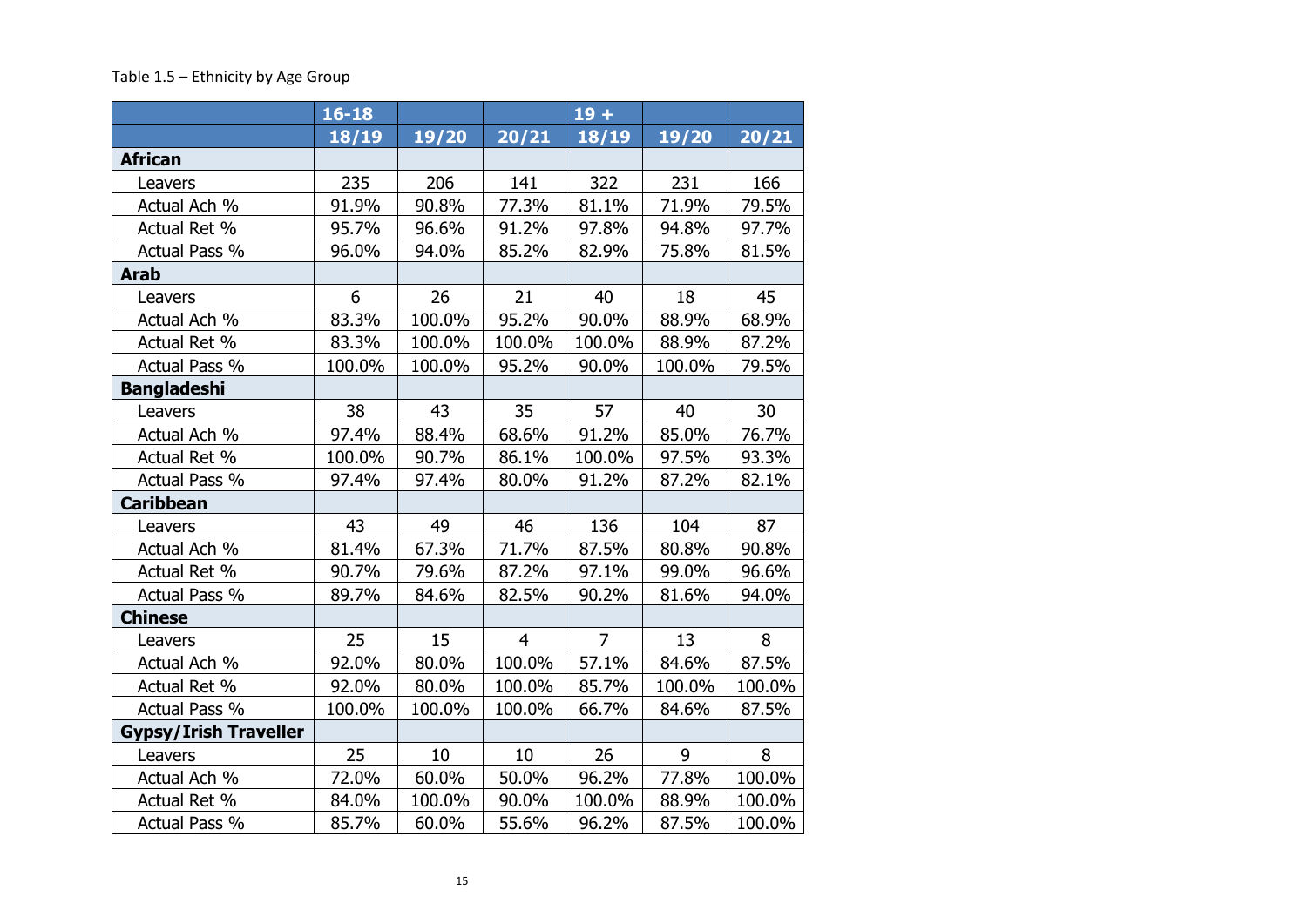| <b>Indian</b>       |        |        |        |        |        |        |
|---------------------|--------|--------|--------|--------|--------|--------|
| Leavers             | 23     | 19     | 13     | 27     | 40     | 36     |
| Actual Ach %        | 82.6%  | 73.7%  | 100.0% | 77.8%  | 70.0%  | 86.1%  |
| Actual Ret %        | 87.0%  | 94.7%  | 100.0% | 96.3%  | 97.5%  | 100.0% |
| Actual Pass %       | 95.0%  | 77.8%  | 100.0% | 80.8%  | 71.8%  | 86.1%  |
| <b>Irish</b>        |        |        |        |        |        |        |
| Leavers             | 19     | 19     | 23     | 45     | 42     | 8      |
| Actual Ach %        | 78.9%  | 78.9%  | 69.6%  | 97.8%  | 92.9%  | 87.5%  |
| Actual Ret %        | 94.7%  | 100.0% | 91.3%  | 100.0% | 100.0% | 100.0% |
| Actual Pass %       | 83.3%  | 78.9%  | 76.2%  | 97.8%  | 92.9%  | 87.5%  |
| <b>Not Provided</b> |        |        |        |        |        |        |
| Leavers             | 20     | 37     | 41     | 36     | 613    | 179    |
| Actual Ach %        | 85.0%  | 73.0%  | 78.0%  | 88.9%  | 53.0%  | 65.9%  |
| Actual Ret %        | 85.0%  | 75.7%  | 95.2%  | 97.2%  | 95.6%  | 88.5%  |
| Actual Pass %       | 100.0% | 96.4%  | 82.1%  | 91.4%  | 55.5%  | 74.7%  |
| <b>Other</b>        |        |        |        |        |        |        |
| Leavers             | 240    | 191    | 77     | 105    | 61     | 57     |
| Actual Ach %        | 82.1%  | 84.3%  | 81.8%  | 81.9%  | 78.7%  | 82.5%  |
| Actual Ret %        | 90.4%  | 93.2%  | 92.2%  | 97.1%  | 91.8%  | 95.0%  |
| Actual Pass %       | 90.8%  | 90.4%  | 88.7%  | 84.3%  | 85.7%  | 87.0%  |
| <b>Other Asian</b>  |        |        |        |        |        |        |
| Leavers             | 118    | 85     | 68     | 71     | 69     | 53     |
| Actual Ach %        | 80.5%  | 85.9%  | 88.2%  | 85.9%  | 79.7%  | 64.2%  |
| Actual Ret %        | 92.4%  | 95.3%  | 94.4%  | 94.4%  | 97.1%  | 74.1%  |
| Actual Pass %       | 87.2%  | 90.1%  | 93.8%  | 91.0%  | 82.1%  | 87.2%  |
| <b>Other Black</b>  |        |        |        |        |        |        |
| Leavers             | 81     | 48     | 95     | 147    | 85     | 158    |
| Actual Ach %        | 76.5%  | 85.4%  | 74.7%  | 84.4%  | 80.0%  | 75.3%  |
| Actual Ret %        | 93.8%  | 91.7%  | 87.8%  | 99.3%  | 97.6%  | 89.9%  |
| Actual Pass %       | 81.6%  | 93.2%  | 85.5%  | 84.9%  | 81.9%  | 84.4%  |
| <b>Other Mixed</b>  |        |        |        |        |        |        |
| Leavers             | 31     | 34     | 71     | 65     | 69     | 89     |
| Actual Ach %        | 87.1%  | 82.4%  | 80.3%  | 89.2%  | 76.8%  | 84.3%  |
| Actual Ret %        | 93.5%  | 97.1%  | 91.8%  | 100.0% | 98.6%  | 95.6%  |
| Actual Pass %       | 93.1%  | 84.8%  | 87.7%  | 89.2%  | 77.9%  | 88.2%  |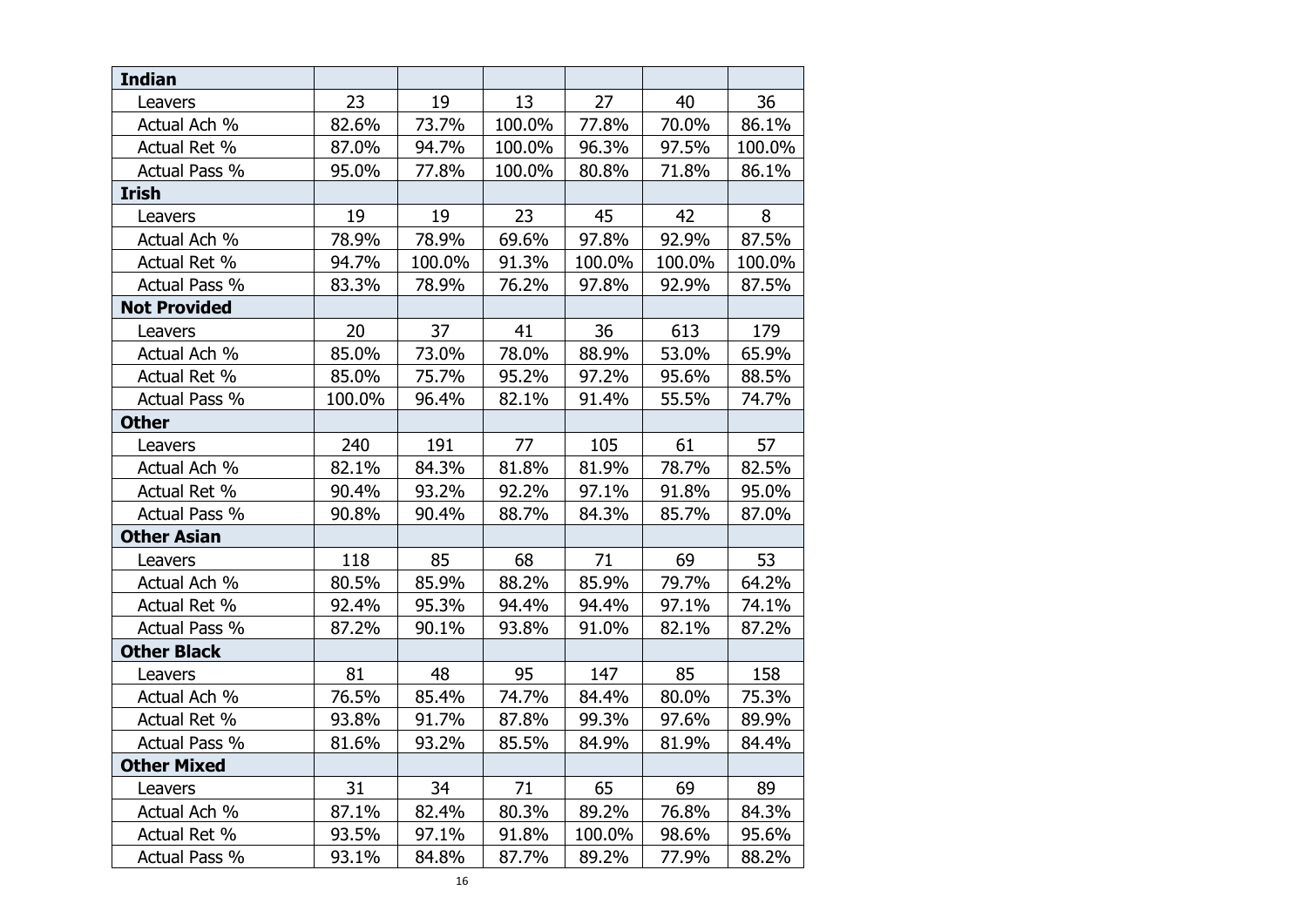| <b>Other White</b>         |        |       |       |        |       |       |
|----------------------------|--------|-------|-------|--------|-------|-------|
| Leavers                    | 355    | 339   | 392   | 247    | 209   | 424   |
| Actual Ach %               | 80.8%  | 86.1% | 80.1% | 80.2%  | 68.9% | 79.5% |
| Actual Ret %               | 89.6%  | 94.7% | 87.9% | 95.1%  | 92.3% | 92.6% |
| Actual Pass %              | 90.3%  | 91.0% | 91.3% | 84.3%  | 74.6% | 86.0% |
| <b>Pakistani</b>           |        |       |       |        |       |       |
| Leavers                    | 31     | 33    | 28    | 81     | 69    | 48    |
| Actual Ach %               | 87.1%  | 84.8% | 75.0% | 80.2%  | 87.0% | 79.2% |
| Actual Ret %               | 100.0% | 90.9% | 93.1% | 100.0% | 97.1% | 97.9% |
| Actual Pass %              | 87.1%  | 93.3% | 80.8% | 80.2%  | 89.6% | 80.9% |
| <b>White British</b>       |        |       |       |        |       |       |
| Leavers                    | 3795   | 3757  | 3445  | 4208   | 4102  | 2779  |
| Actual Ach %               | 82.5%  | 82.1% | 77.6% | 90.7%  | 87.7% | 85.5% |
| Actual Ret %               | 90.8%  | 92.4% | 89.6% | 98.2%  | 97.5% | 95.3% |
| Actual Pass %              | 90.9%  | 88.8% | 86.9% | 92.4%  | 90.0% | 89.9% |
| <b>White/Asian</b>         |        |       |       |        |       |       |
| Leavers                    | 34     | 47    | 33    | 30     | 18    | 32    |
| Actual Ach %               | 76.5%  | 89.4% | 66.7% | 96.7%  | 77.8% | 71.9% |
| Actual Ret %               | 85.3%  | 97.9% | 85.7% | 100.0% | 88.9% | 78.8% |
| Actual Pass %              | 89.7%  | 91.3% | 78.6% | 96.7%  | 87.5% | 92.0% |
| <b>White/Black African</b> |        |       |       |        |       |       |
| Leavers                    | 53     | 47    | 50    | 97     | 57    | 38    |
| Actual Ach %               | 83.0%  | 76.6% | 86.0% | 83.5%  | 71.9% | 76.3% |
| Actual Ret %               | 86.8%  | 97.9% | 98.1% | 95.9%  | 89.5% | 85.0% |
| Actual Pass %              | 95.7%  | 78.3% | 87.8% | 87.1%  | 80.4% | 90.6% |
| <b>White/Black</b>         |        |       |       |        |       |       |
| <b>Caribbean</b>           |        |       |       |        |       |       |
| Leavers                    | 106    | 88    | 96    | 157    | 124   | 96    |
| Actual Ach %               | 73.6%  | 81.8% | 77.1% | 90.4%  | 87.1% | 90.6% |
| Actual Ret %               | 87.7%  | 90.9% | 84.0% | 98.7%  | 97.6% | 94.8% |
| Actual Pass %              | 83.9%  | 90.0% | 92.5% | 91.6%  | 89.3% | 95.6% |

1.6 Ethnicity Overall – all ethnic groups classed as other who are not white British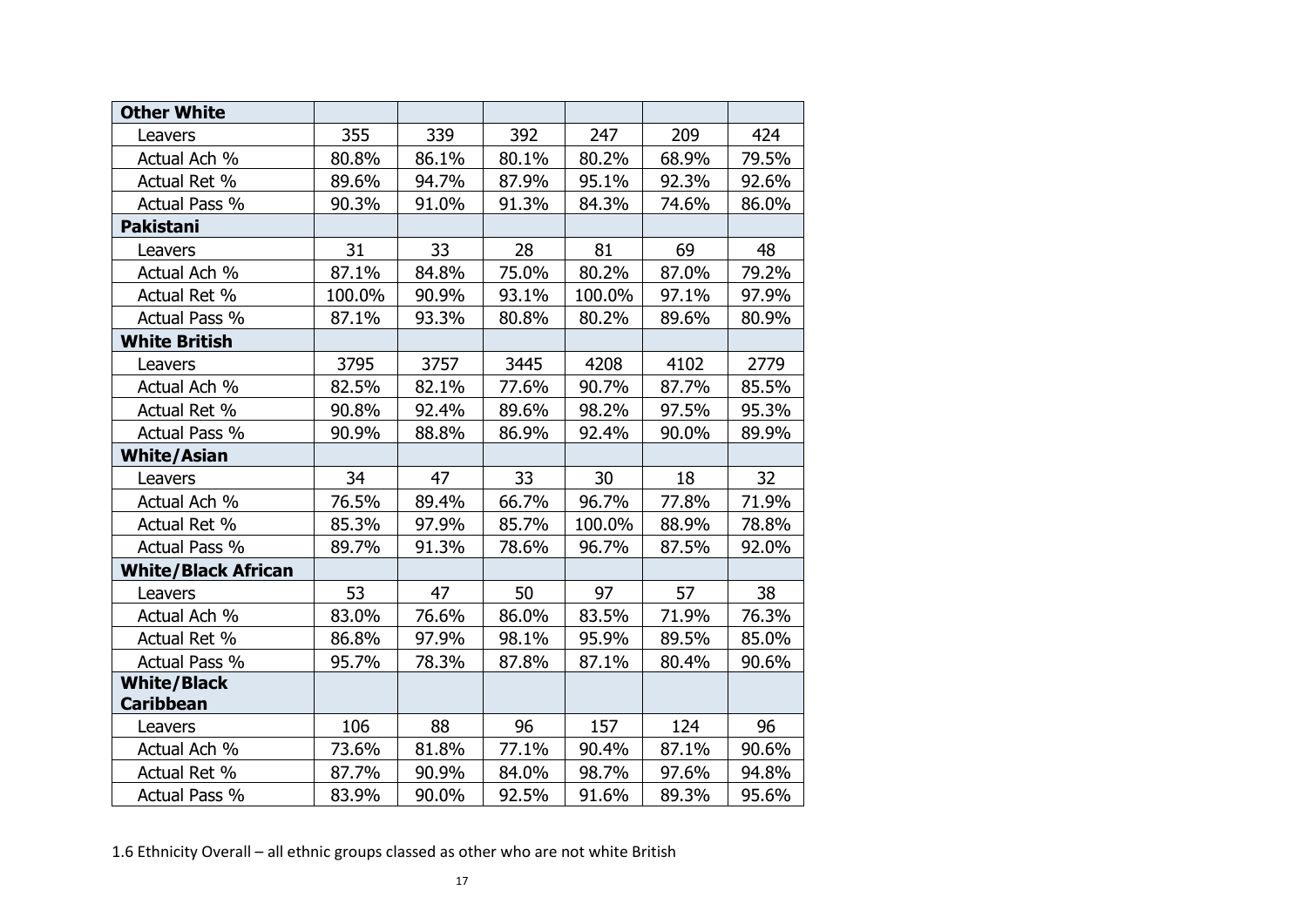|                      | 18/19 | 19/20 | 20/21 |
|----------------------|-------|-------|-------|
| <b>Other</b>         |       |       |       |
| Leavers              | 3123  | 2557  | 2586  |
| Actual Ach %         | 83.8% | 81.3% | 79.5% |
| Actual Ret %         | 94.7% | 94.7% | 91.3% |
| Actual Pass %        | 88.5% | 85.9% | 87.3% |
| <b>White British</b> |       |       |       |
| Leavers              | 8003  | 7859  | 6224  |
| Actual Ach %         | 86.8% | 85.0% | 81.2% |
| Actual Ret %         | 94.7% | 95.1% | 92.1% |
| <b>Actual Pass %</b> | 91.7% | 89.4% | 88.3% |
| <b>Not Provided</b>  |       |       |       |
| Leavers              | 56    | 650   | 220   |
| Actual Ach %         | 87.5% | 54.2% | 68.2% |
| Actual Ret %         | 92.9% | 94.5% | 89.8% |
| Actual Pass %        | 94.2% | 57.3% | 76.1% |

### **2. Apprenticeship data**

#### Table 2.1 – Overall Data

|                            | <b>Column Labels</b> |       |       |
|----------------------------|----------------------|-------|-------|
| <b>Values</b>              | 18/19                | 19/20 | 20/21 |
| <b>Overall Leavers</b>     | 295                  | 171   | 115   |
| <b>Overall Achievers</b>   | 191                  | 78    | 39    |
| <b>Overall Achievement</b> | 64.7%                | 45.6% | 33.9% |
| <b>Awaiting Result</b>     |                      |       |       |
| Overall To Do              |                      |       | 73    |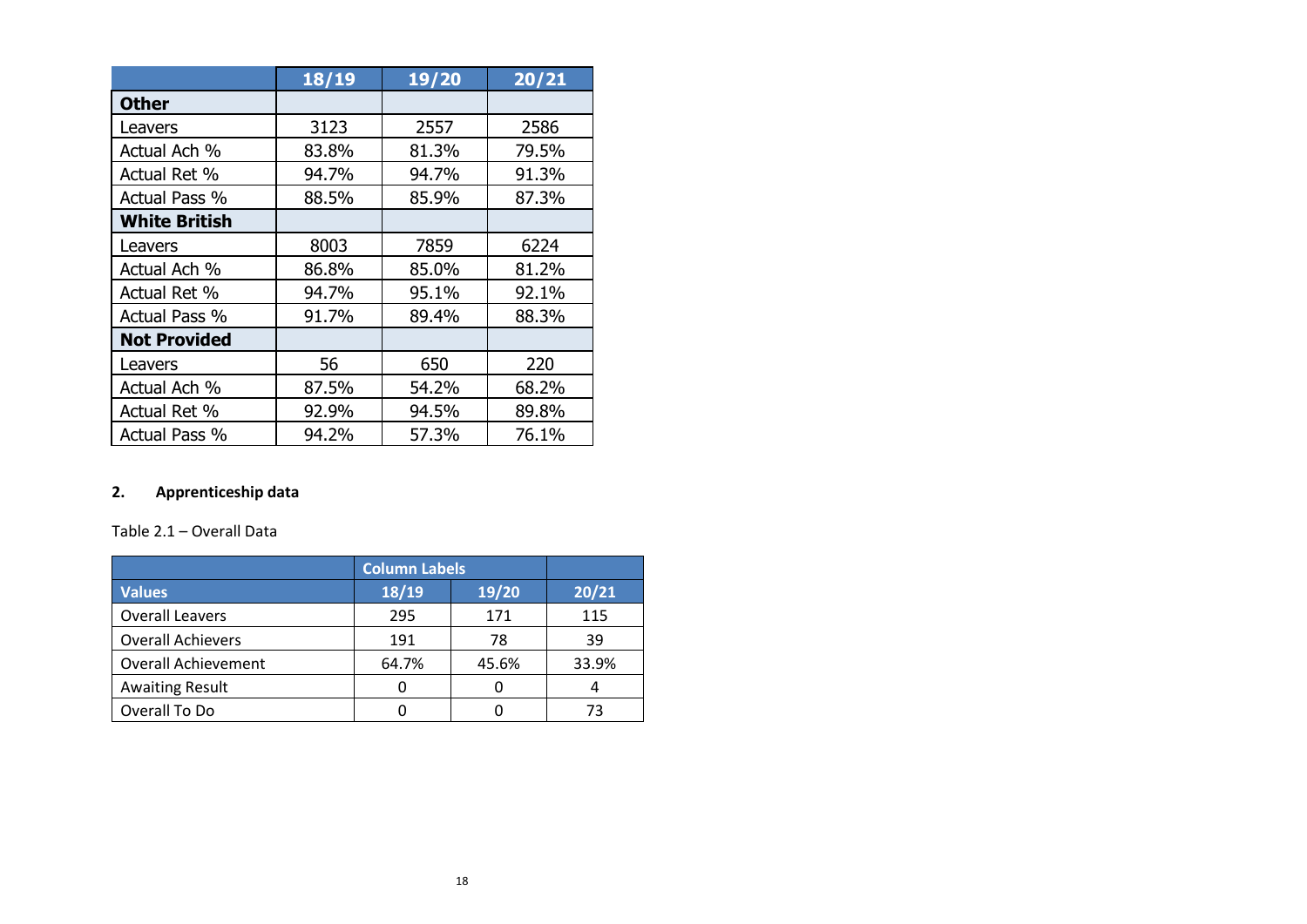#### Table 2.2 – General Ethnicity

|                            | 18/19  | 19/20 | 20/21 |
|----------------------------|--------|-------|-------|
| <b>Other</b>               |        |       |       |
| <b>Overall Leavers</b>     | 23     | 16    | 12    |
| <b>Overall Achievers</b>   | 16     | 5     | 2     |
| <b>Overall Achievement</b> | 69.6%  | 31.3% | 16.7% |
| <b>Awaiting Result</b>     | 0      | 0     | 0     |
| Overall To Do              | 0      | 0     | 1     |
| <b>Unknown</b>             |        |       |       |
| <b>Overall Leavers</b>     | 5      | 4     | 0     |
| <b>Overall Achievers</b>   | 5      | 3     |       |
| <b>Overall Achievement</b> | 100.0% | 75.0% | N/A   |
| <b>Awaiting Result</b>     | 0      | 0     |       |
| Overall To Do              | 0      | 0     |       |
| <b>White</b>               |        |       |       |
| <b>Overall Leavers</b>     | 267    | 151   | 103   |
| <b>Overall Achievers</b>   | 170    | 70    | 37    |
| <b>Overall Achievement</b> | 63.7%  | 46.4% | 35.9% |
| <b>Awaiting Result</b>     | 0      | 0     | 4     |
| Overall To Do              | 0      | 0     | 72    |

Table 2.3 – Age

|                            | 18/19 | 19/20 | 20/21 |
|----------------------------|-------|-------|-------|
| $16 - 18$                  |       |       |       |
| <b>Overall Leavers</b>     | 136   | 75    | 56    |
| <b>Overall Achievers</b>   | 81    | 30    | 18    |
| <b>Overall Achievement</b> | 59.6% | 40.0% | 32.1% |
| <b>Awaiting Result</b>     | 0     | O     | 1     |
| Overall To Do              | O     | O     | 39    |
| $19 - 23$                  |       |       |       |
| <b>Overall Leavers</b>     | 82    | 42    | 26    |
| <b>Overall Achievers</b>   | 53    | 28    | 9     |
| <b>Overall Achievement</b> | 64.6% | 66.7% | 34.6% |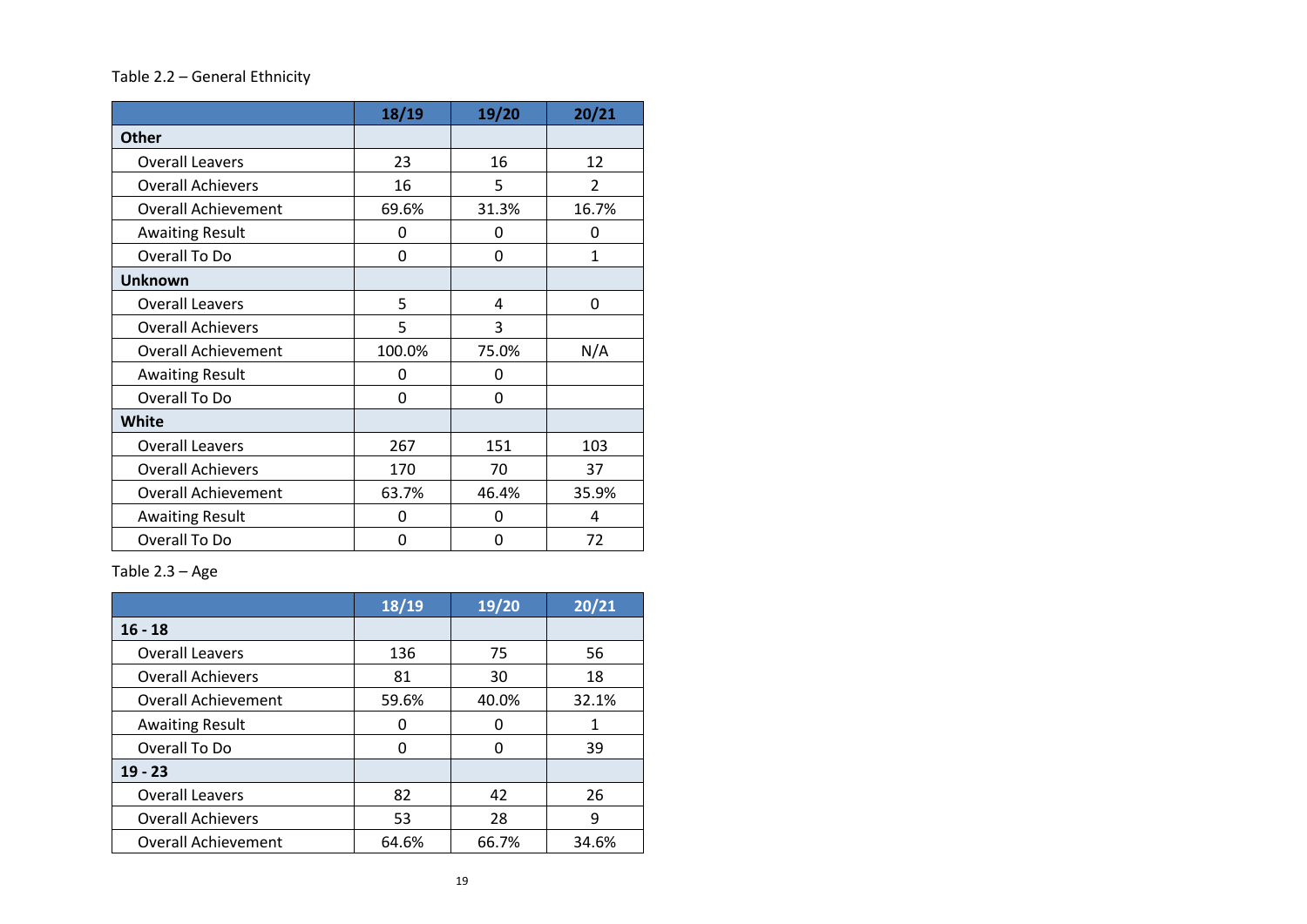| <b>Awaiting Result</b>     |       |       |       |
|----------------------------|-------|-------|-------|
| Overall To Do              |       |       | 25    |
| $24+$                      |       |       |       |
| <b>Overall Leavers</b>     | 77    | 54    | 33    |
| <b>Overall Achievers</b>   | .57   | 20    | 12    |
| <b>Overall Achievement</b> | 74.0% | 37.0% | 36.4% |
| <b>Awaiting Result</b>     |       |       |       |
| Overall To Do              |       |       |       |

## Table 2.4 – Difficulty/Disability/Health Problem

|                                          | 18/19 | 19/20 | 20/21 |
|------------------------------------------|-------|-------|-------|
| Has difficulty/disability/health problem |       |       |       |
| <b>Overall Leavers</b>                   | 41    | 37    | 24    |
| <b>Overall Achievers</b>                 | 26    | 13    | 6     |
| <b>Overall Achievement</b>               | 63.4% | 35.1% | 25.0% |
| <b>Awaiting Result</b>                   | 0     | 0     | 1     |
| Overall To Do                            | 0     | 0     | 18    |
| No difficulty/disability/health problem  |       |       |       |
| <b>Overall Leavers</b>                   | 224   | 114   | 73    |
| <b>Overall Achievers</b>                 | 142   | 55    | 25    |
| <b>Overall Achievement</b>               | 63.4% | 48.2% | 34.2% |
| <b>Awaiting Result</b>                   | 0     | 0     | 0     |
| Overall To Do                            | 0     | 0     | 47    |
| No information provided by the learner   |       |       |       |
| <b>Overall Leavers</b>                   | 30    | 20    | 18    |
| <b>Overall Achievers</b>                 | 23    | 10    | 8     |
| <b>Overall Achievement</b>               | 76.7% | 50.0% | 44.4% |
| <b>Awaiting Result</b>                   | 0     | 0     | 3     |
| Overall To Do                            | 0     | 0     | 8     |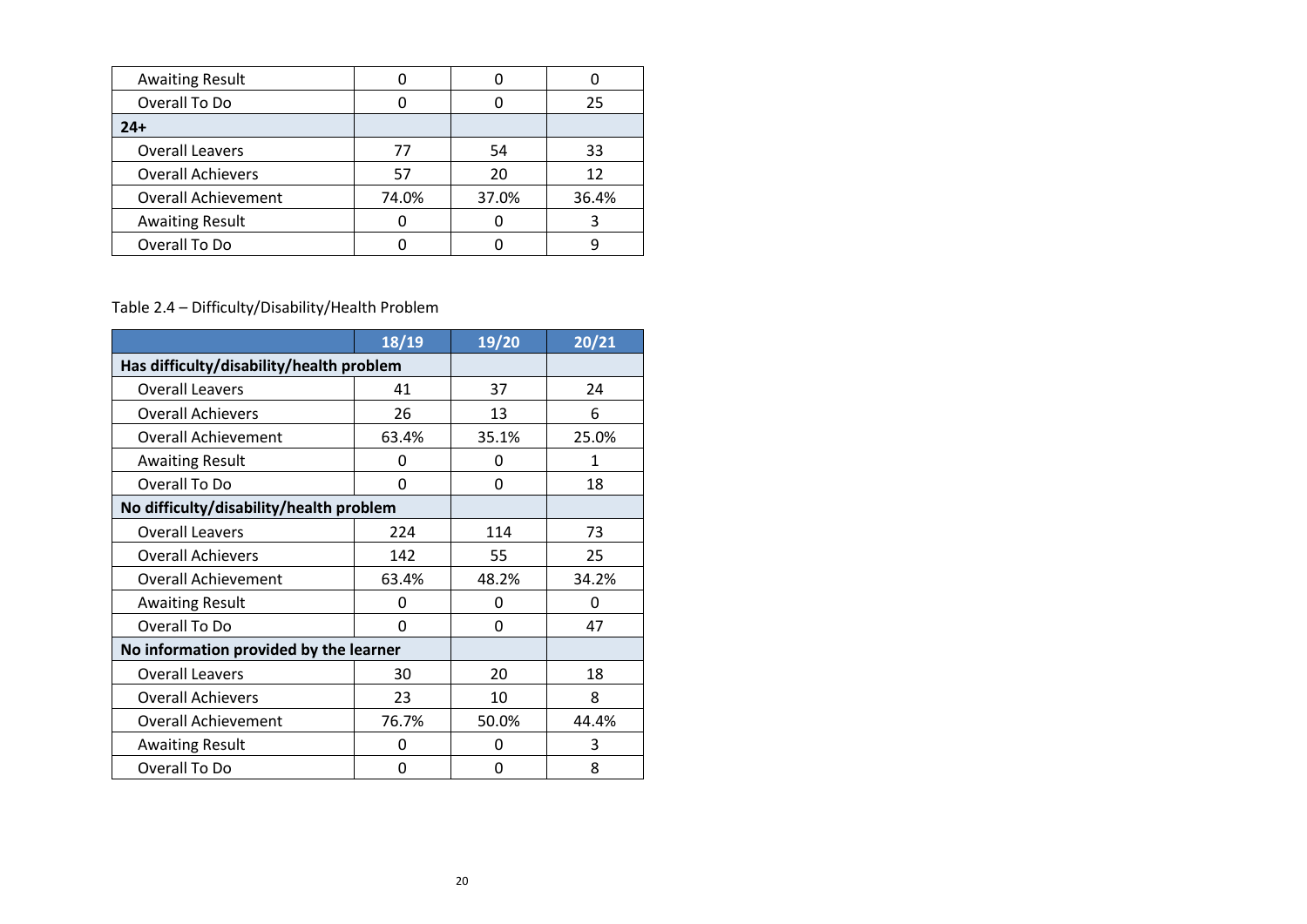#### 2.5 By Programme

|                                    | 18/19          | 19/20 | 20/21 |
|------------------------------------|----------------|-------|-------|
| <b>Intermediate Apprenticeship</b> |                |       |       |
| <b>Overall Leavers</b>             | 117            | 63    | 48    |
| <b>Overall Achievers</b>           | 71             | 30    | 31    |
| <b>Overall Achievement</b>         | 60.7%          | 47.6% | 64.6% |
| <b>Awaiting Result</b>             | 0              | 0     | 3     |
| Overall To Do                      | 0              | 0     | 11    |
| <b>Advanced Apprenticeship</b>     |                |       |       |
| <b>Overall Leavers</b>             | 164            | 70    | 16    |
| <b>Overall Achievers</b>           | 113            | 43    | 5     |
| <b>Overall Achievement</b>         | 68.9%          | 61.4% | 31.3% |
| <b>Awaiting Result</b>             | 0              | O     | 1     |
| Overall To Do                      | 0              | 0     | 11    |
| <b>Higher Apprenticeship</b>       |                |       |       |
| <b>Overall Leavers</b>             | 14             | 38    | 51    |
| <b>Overall Achievers</b>           | $\overline{7}$ | 5     | 3     |
| <b>Overall Achievement</b>         | 50.0%          | 13.2% | 5.9%  |
| <b>Awaiting Result</b>             | O              | O     | O     |
| Overall To Do                      | 0              | 0     | 51    |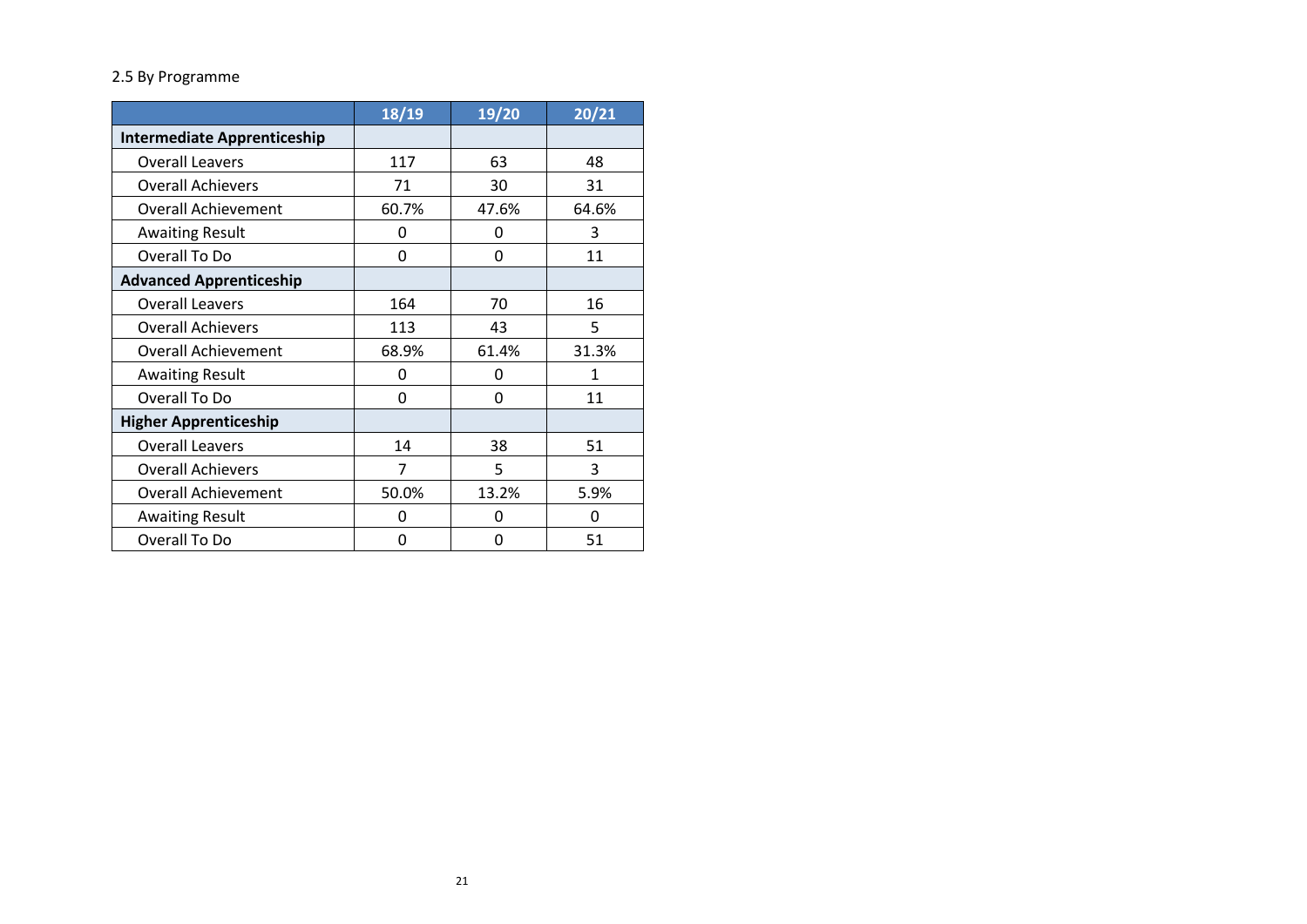#### 3.0 Adult

#### 3.1 Overall

|               | <b>18/19</b> | 19/20 | 20/21 |
|---------------|--------------|-------|-------|
| Leavers       | 5904         | 5973  | 4341  |
| Actual Ach %  | 89.0%        | 82.0% | 83.0% |
| Actual Ret %  | 98.0%        | 96.9% | 94.2% |
| Actual Pass % | 90.8%        | 84.7% | 88.3% |

#### 3.2 19+ English and maths

|                    | <b>English</b> |       |       | <b>Maths</b> |       |       |
|--------------------|----------------|-------|-------|--------------|-------|-------|
|                    | 18/19          | 19/20 | 20/21 | 18/19        | 19/20 | 20/21 |
| <b>Level 1</b>     |                |       |       |              |       |       |
| Leavers            | 67             | 58    | 59    | 67           | 41    | 61    |
| Actual Ach %       | 58.2%          | 44.8% | 50.8% | 55.2%        | 63.4% | 45.9% |
| Actual Ret %       | 89.6%          | 91.4% | 79.7% | 89.6%        | 95.1% | 91.8% |
| Actual Pass %      | 65.0%          | 49.1% | 63.8% | 61.7%        | 66.7% | 50.0% |
| <b>Level 2</b>     |                |       |       |              |       |       |
| Leavers            | 56             | 103   | 100   | 47           | 93    | 60    |
| Actual Ach %       | 57.1%          | 70.9% | 73.0% | 66.0%        | 69.9% | 43.3% |
| Actual Ret %       | 100.0%         | 93.2% | 96.2% | 97.9%        | 95.7% | 93.4% |
| Actual Pass %      | 57.1%          | 76.0% | 76.0% | 67.4%        | 73.0% | 46.4% |
| <b>Entry Level</b> |                |       |       |              |       |       |
| Leavers            | 85             | 54    | 16    | 17           | 33    | 20    |
| Actual Ach %       | 68.2%          | 50.0% | 75.0% | 88.2%        | 54.5% | 50.0% |
| Actual Ret %       | 94.1%          | 79.6% | 94.4% | 94.1%        | 75.8% | 90.9% |
| Actual Pass %      | 72.5%          | 62.8% | 80.0% | 93.8%        | 72.0% | 55.6% |